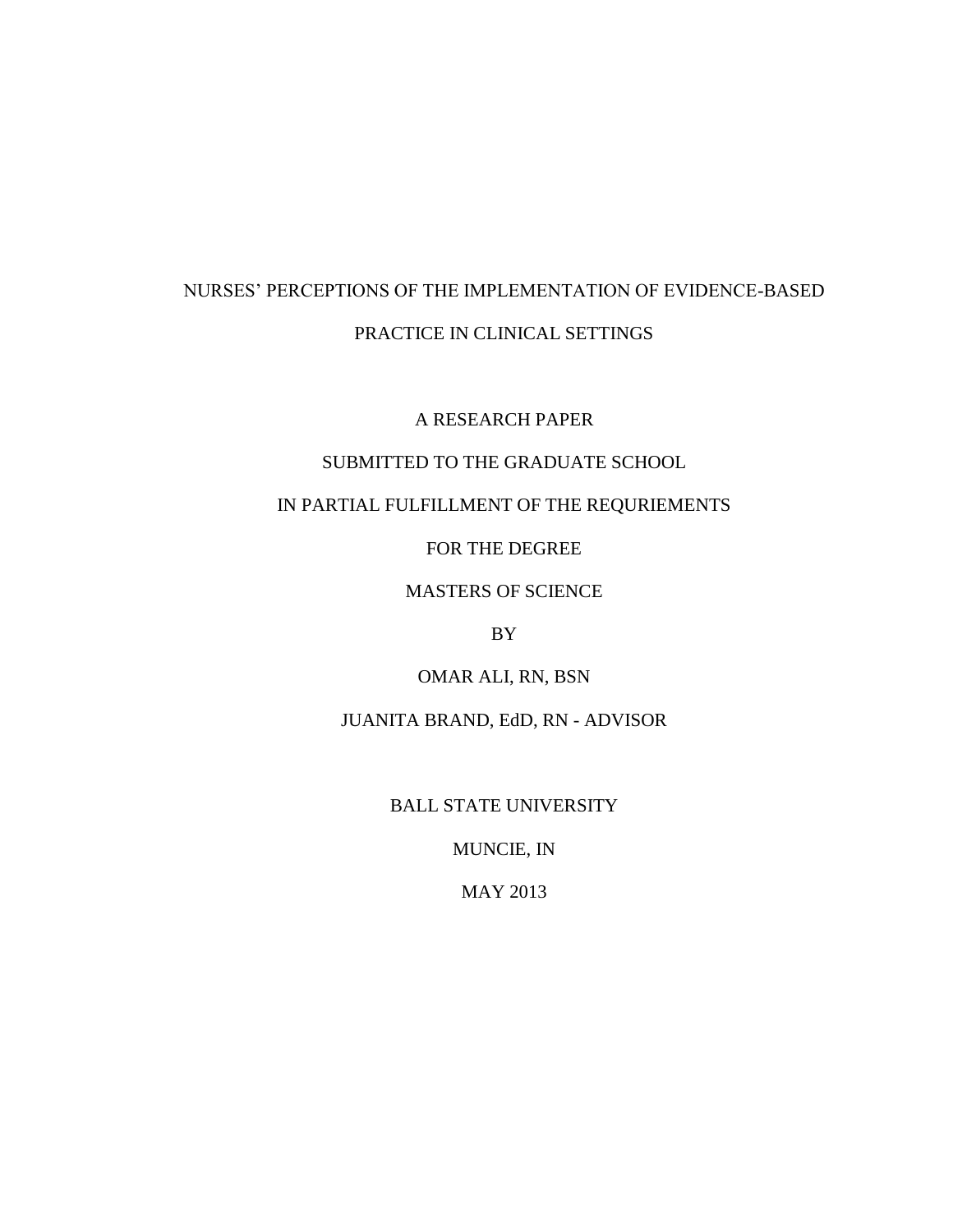# TABLE OF CONTENTS

| Chapter I: Introduction                                  |
|----------------------------------------------------------|
|                                                          |
|                                                          |
|                                                          |
|                                                          |
|                                                          |
|                                                          |
| Definition of Perceptions of the Implementation of EBP 4 |
|                                                          |
|                                                          |
|                                                          |
|                                                          |
| <b>Chapter II: Literature Review</b>                     |
|                                                          |
|                                                          |
| Chapter III: Methodology                                 |
|                                                          |
|                                                          |
|                                                          |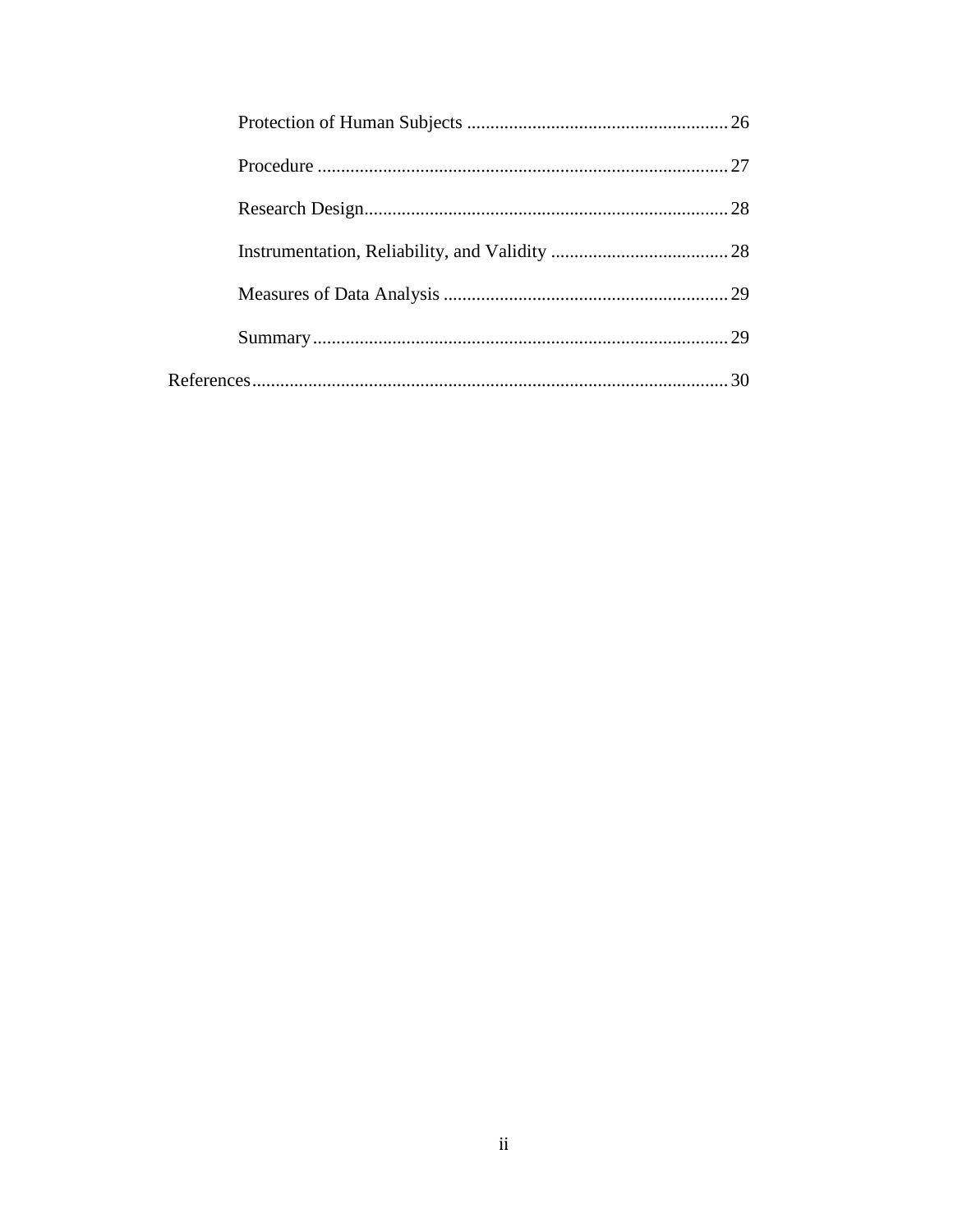## **ABSTRACT**

**RESEARCH PAPER:** Nurses' Perceptions of Implementation of Evidence-Based Practice in Clinical Settings

| <b>STUDENT:</b> | Omar Ali RN, BSN                           |
|-----------------|--------------------------------------------|
| <b>DEGREE:</b>  | <b>Masters of Science</b>                  |
| <b>COLLEGE:</b> | College of Applied Sciences and Technology |
| DATE:           | May, 2013                                  |

There continues to be a disconnection between research findings and their use in practice. Barriers exist in bringing evidence-based practice to clinical nursing. Barriers include a large volume of literature, lack of skills in use of research literature, perceived inadequate time to learn and/or use evidenced-based practice, and lack of administrative support. The purpose of this study is to identify nurses' perceptions regarding implementing evidenced-based practice. A convenience sample of 100 registered nurses will be drawn from 3 urban hospitals in central Indiana. This descriptive study is a replication of the Majid et al.'s study (2011). A self-administered survey questionnaire will be used to collect data about nurses' perceptions of the implementation of evidencedbased practice. Understanding nurses' perceptions will provide useful information for clinicians and nurse leaders as the focus for utilization of evidence-based practice continues.

iii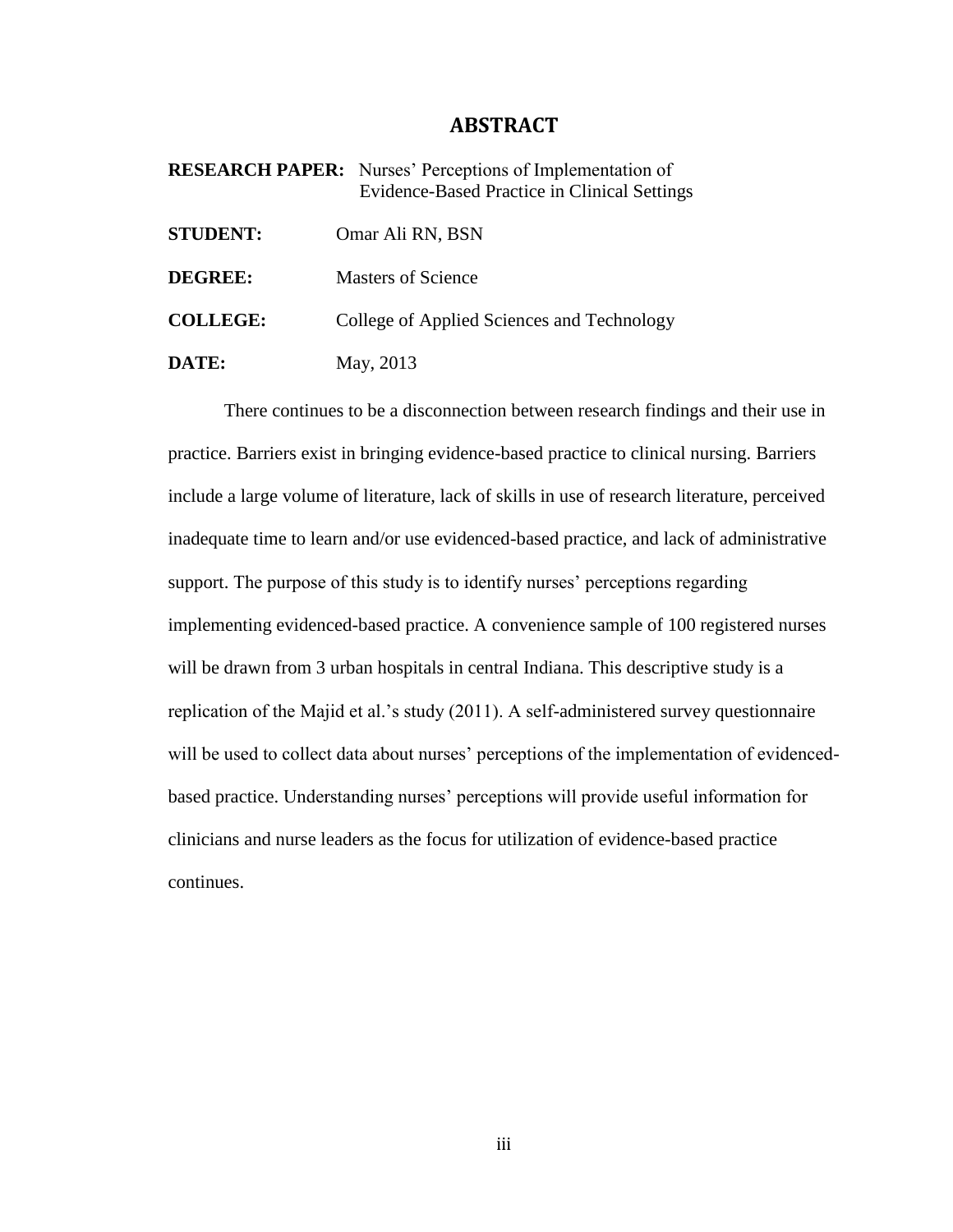## CHAPTER I

## *Introduction*

Evidence Based Practice (EBP) is the use of theory-derived research-based findings along with reliable forms of evidence in clinical decision-making. Evidencebased practice incorporates the meticulous use of research findings, the clinicians' experience, and patient preferences (Pintz, 2008). Historically, nurses have relied on 'expert' opinions of seasoned nurses in clinical decision-making (Benner, 1984; Benner, Tanner, & Chesla, 2009; Majid et al., 2011). However, these traditional ways of practicing may not only be outdated but unsafe (Pintz, 2008). Also, experienced-based knowledge may be associated with biased thinking that lead to errors (Schmidt & Brown, 2009). The EBP approach provides nurses with skills in using the literature and research evidence to maximize care.

### *Background and Significance*

The roots of EBP can be traced to Archie Cochrane, a British physician, who worked to create a body of evidence, derived from randomized controlled trials, as the basis of medical school curriculums (Pintz, 2008). Haynes, Sackett, Scott, Rosenberg, and Langley (1996) outlined five steps physicians can use in utilizing EBP. These five steps included: asking clinical questions; looking for the best evidence; evaluating the evidence; deciding whether valid and important evidence can be applied; and evaluating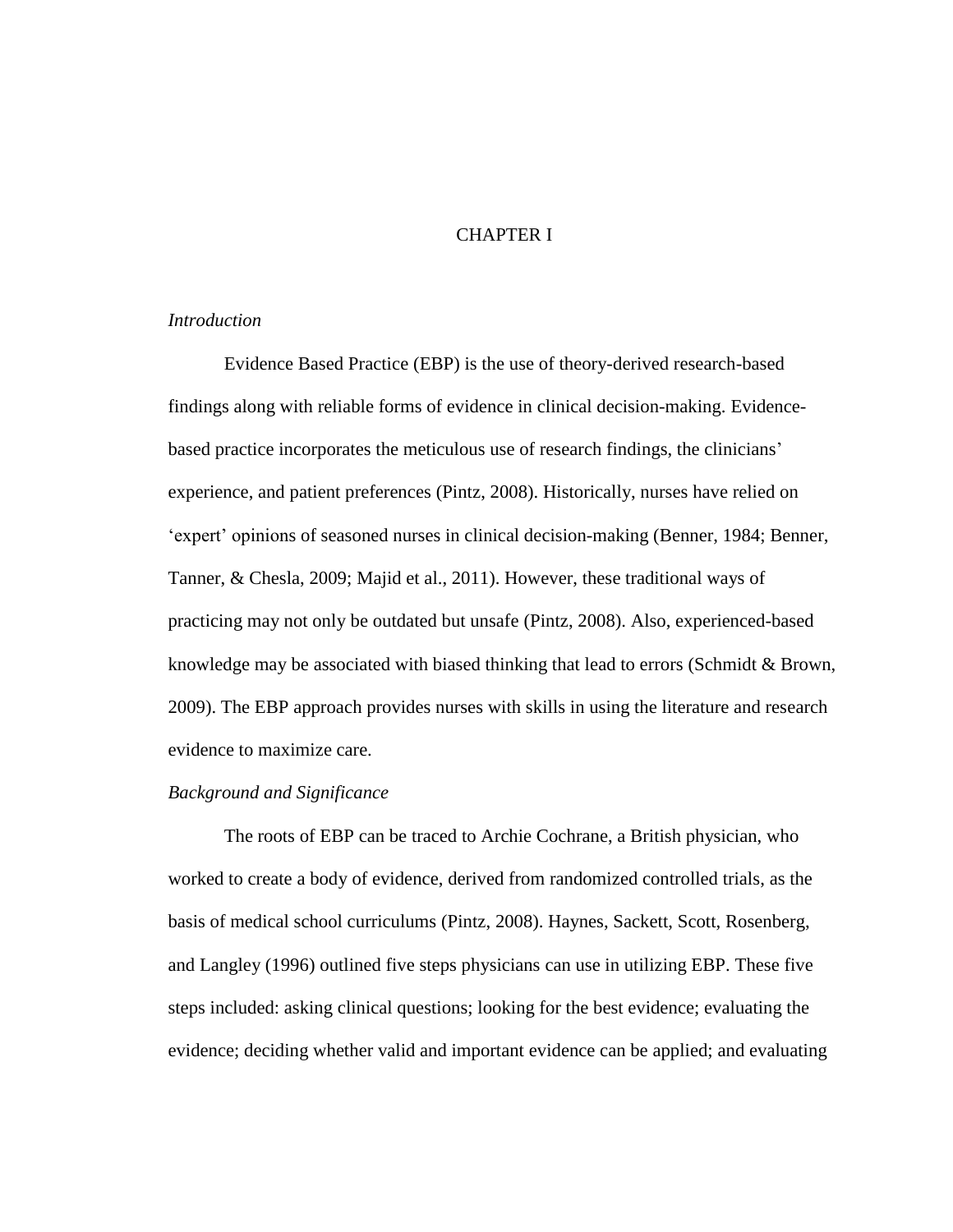the progress. The nursing profession has embraced the initiation of EBP in healthcare. This has motivated many nurses to initiate research and apply research findings to improve clinical practice (Banning, 2004). This EBP movement has resulted in an increase in the number of clinical research studies being conducted. The inclusion of other disciplines beside nursing and medicine to use EBP along with the support of the US, United Kingdom, and Canada to translate research findings into practice has also increased the use of EBP (Pintz, 2008).

It has been noted in the last 30 years, the practice of nursing has been trending from relying on expert opinion to the application of clinical research. The goal of EBP is to analyze research, examine its clinical relevance, and integrate the findings into practice (Schmidt & Brown, 2009). The EBP approach utilizes empirical, verifiable and researchsupported data that ensure nursing practice is based upon the scientific method (Pintz, 2008). It is important that EBP data is current, relevant and applicable, and take patient preferences in its application.

The use of EBP has significant implications for nursing practice. Nursing is a science and therefore it is essential to derive its knowledge from the findings of research. Scientific research is the standard by which sciences derive knowledge (Schmidt  $\&$ Brown, 2009). Research findings define, explain, and identify phenomena fundamental to nursing care. Nursing practice serves as the source for research questions, while research serves as the foundation for current practice. Practice and research therefore exist in a circular continuum with one another (Schmidt & Brown, 2009). This reciprocal nature practice and research have led to the development of a disciplinary knowledge refining itself by answering the challenges presented. Evidence based practice that is supported by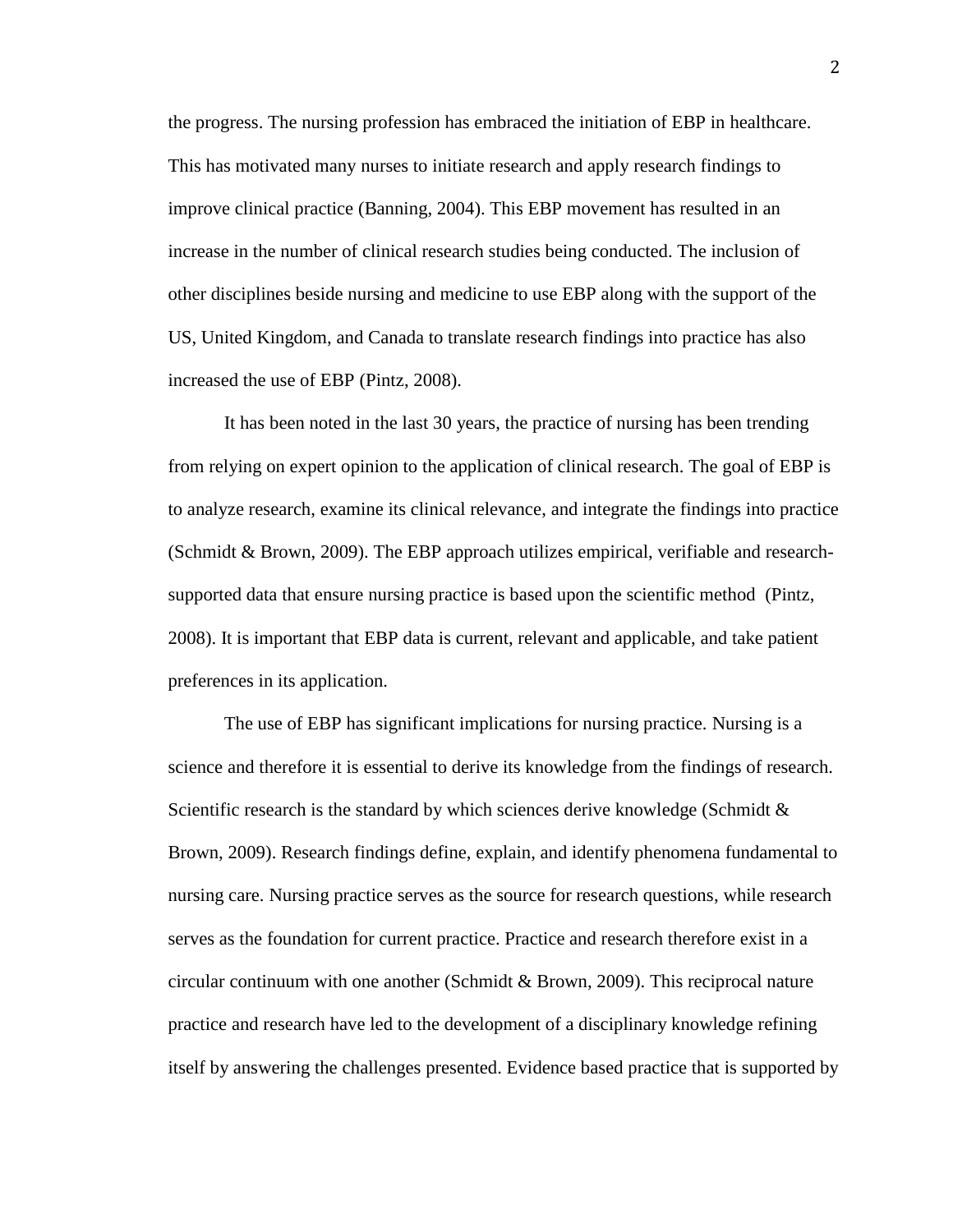sound research provides a scientific framework for the art of nursing (Schmidt & Brown, 2009).

## *Problem Statement*

Newly graduated and less experienced nurses may perceive EBP to be useful, as they have recently learned in nursing curriculums (Bostrom, Ehrenberg, Gustavsson, & Wallin, 2009). However, 'expert' nurses may have difficulty translating evidence to practice because of their traditional way of thinking about practice and their use of methods that were successful in the past (Schmidt & Brown, 2009). Moreover, nurses may not have the skill or expertise how to obtain the research evidence from the literature or how to apply the evidence. Ultimately, nurses' beliefs regarding attitudes toward EBP will influence their use of EBP. Despite the benefits, barriers do exist which impede adopting EBP and its use.

## *Purpose of the Study*

The purpose of this study is to examine nurses' perceptions of the implementation of EBP in clinical practice. The barriers to utilization of EBP will also be explored. *Research Questions*

1. What are the perceptions of RNs regarding the implementation of EBP?

2. What are the barriers to the implementation of EBP?

## *Definition of terms*

## *Evidence-based Practice*

Evidence-based practice is an approach in which critically examined literature and research findings are used to provide nursing care that is safe and modern.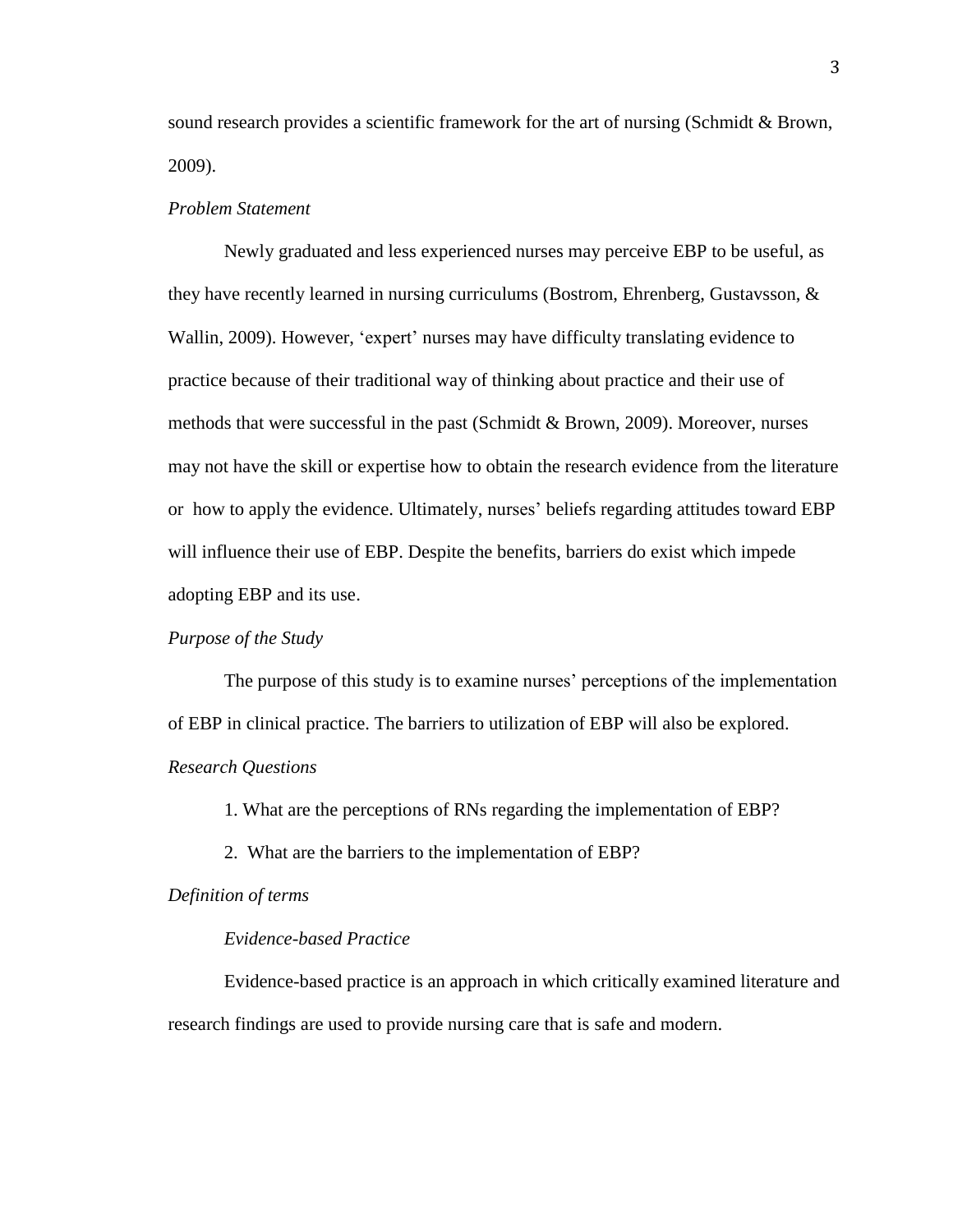#### *Perceptions of the implementation of EBP*

Perceptions of the implementation of EBP are defined as nurses' beliefs about and attitudes toward EBP. The perceptions of RNs will be measured by a modified Majid et al. (2011) questionnaire.

### *Barriers to the Implementation of EBP*

Barriers to the implementation of EBP are deterrents to apply it. These barriers could be related to the nurses' experience, the environment, resources, and lack of administrative support. The barriers will be measured by Majid et al. (2011) modified questionnaire.

## *Limitations*

This study is limited by the small sample size. Another limitation is that data will be collected from one Midwestern state. Additionally participants may not respond honestly for fear of identifying their attitudes and beliefs regarding EBP.

### *Assumptions*

- 1. Evidence-based practice leads to efficient and effective patient care.
- 2. Registered nurses have the ability learn to adopt and utilize EBP.
- 3. Participants will provide honest responses.

## Summary

Evidence-based practice represents the culmination of research-supported evidence, clinical expertise and patient preferences. Adopting EBP is important to the profession of nursing because it provides current research-supported best practice that has been shown to improve patient outcomes. The transition from relying on 'expert' opinions to research-supported data is essential to support the continuing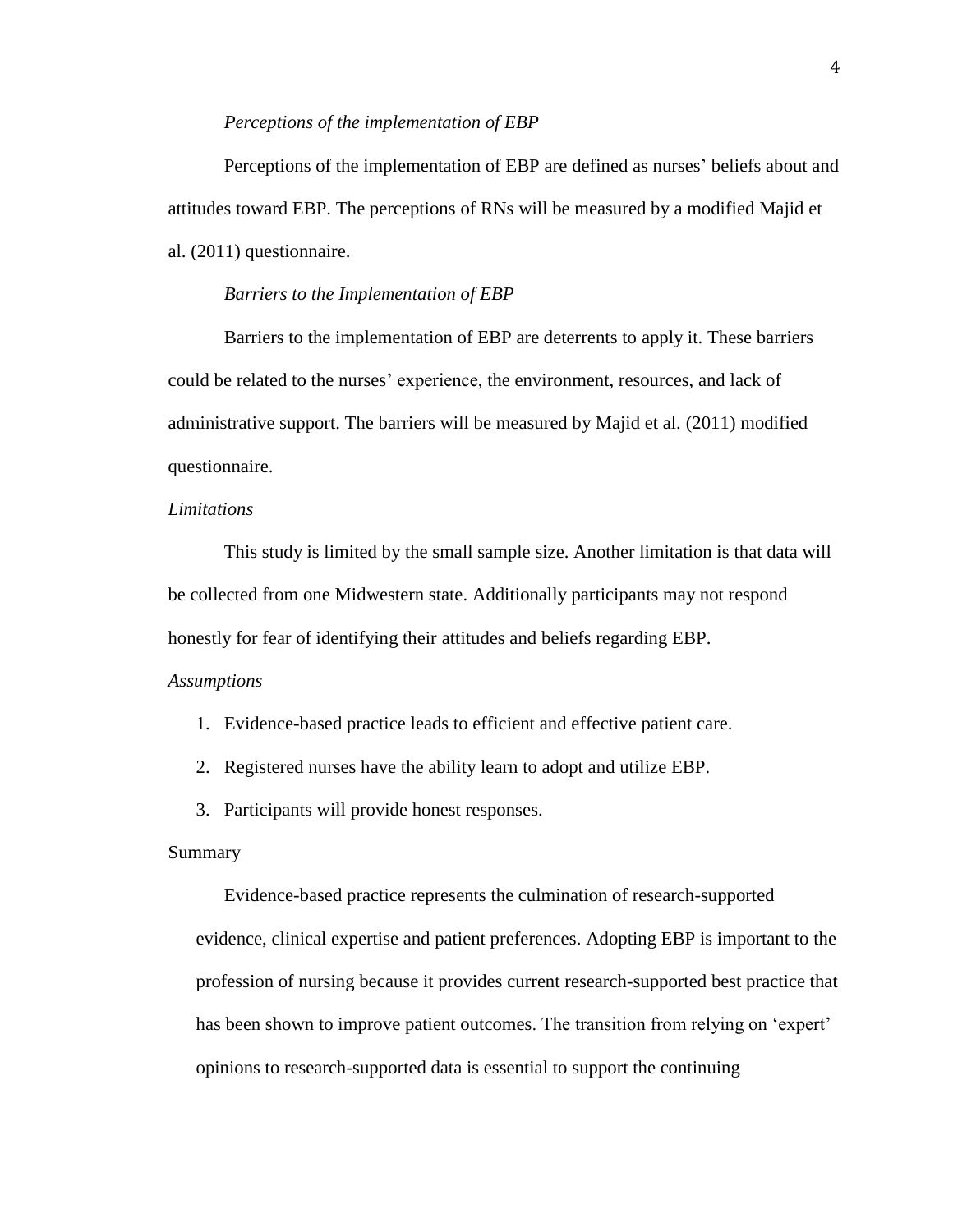transformation of nursing as a scientific discipline. There are several barriers, which exist in preventing the profession of nursing to transition from the use of 'traditional' methods to research-supported approaches to practice. . Examining nurses' opinions of EBP, barriers to its implementation, and methods of overcoming these barriers are fundamental actions that may bring EBP into everyday nursing practice.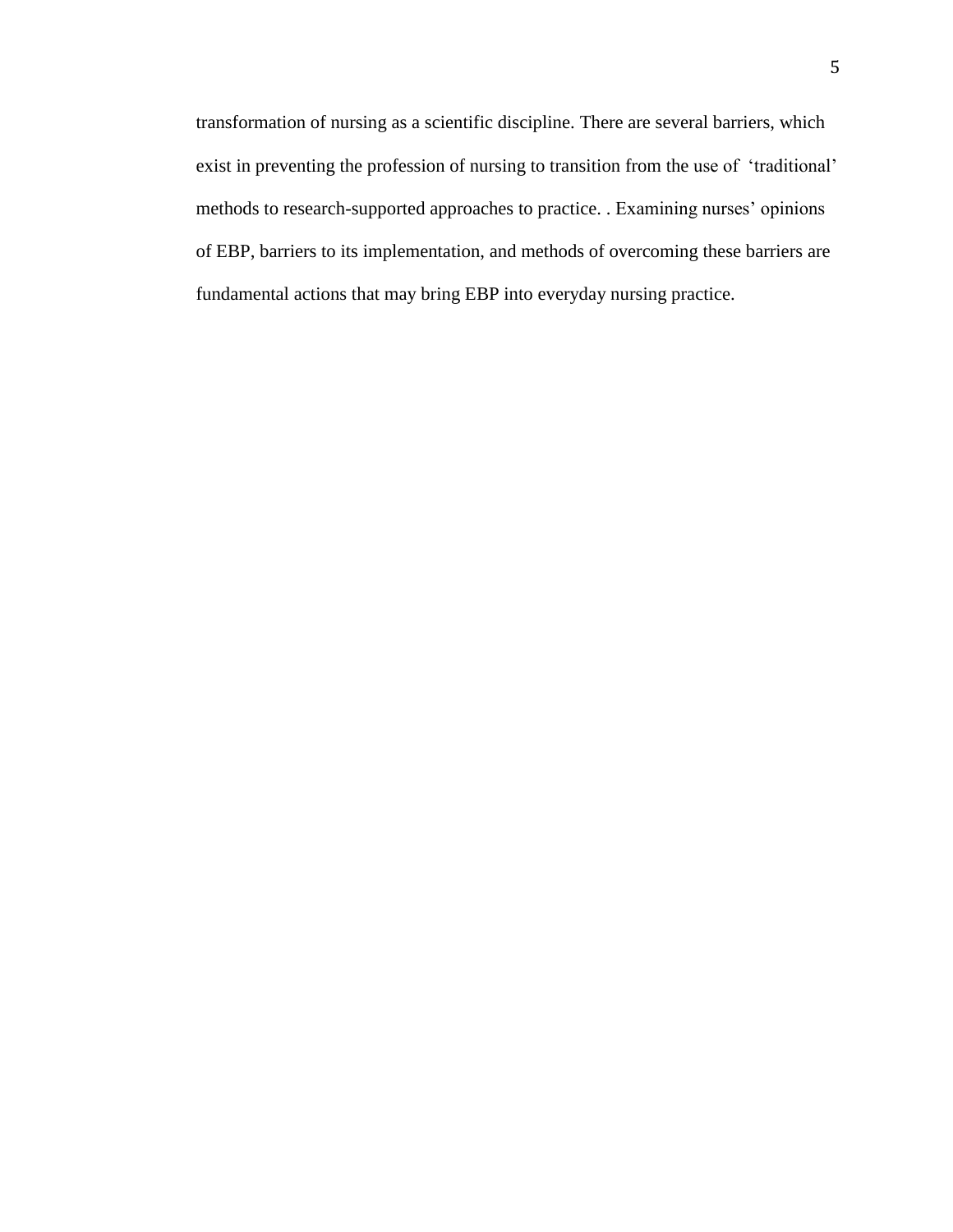## CHAPTER II

## *Review of the Literature*

## *Introduction*

The nursing profession is in the process of moving away from relaying on the 'expert opinions' of seasoned nurses to using evidenced-based practice (EBP) research to guide practice. In the last thirty years, a significant amount of research has focused on this transition. A number of barriers exist in utilizing this research to direct every-day patient care. These barriers include the lack of knowledge of EBP, lack of time to learn EBP, poor literature review skills, and lack of support from hospital management.

The purpose of this project is to examine nurses' perceptions regarding the implementation of EPB. This project partially replicates Majid et al.'s study (2011) to examine the perceptions of Registered Nurses (RNs) regarding the implementation of EBP.

Research questions for this study are:

1. What are the perceptions of RNs related to implementation of Evidenced-Based Practice?

2. What are the barriers to implementation of Evidenced-Based Practice? The literature review section consists of selected research articles that explore the beliefs and attitudes regarding EBP and factors preventing the utilization of these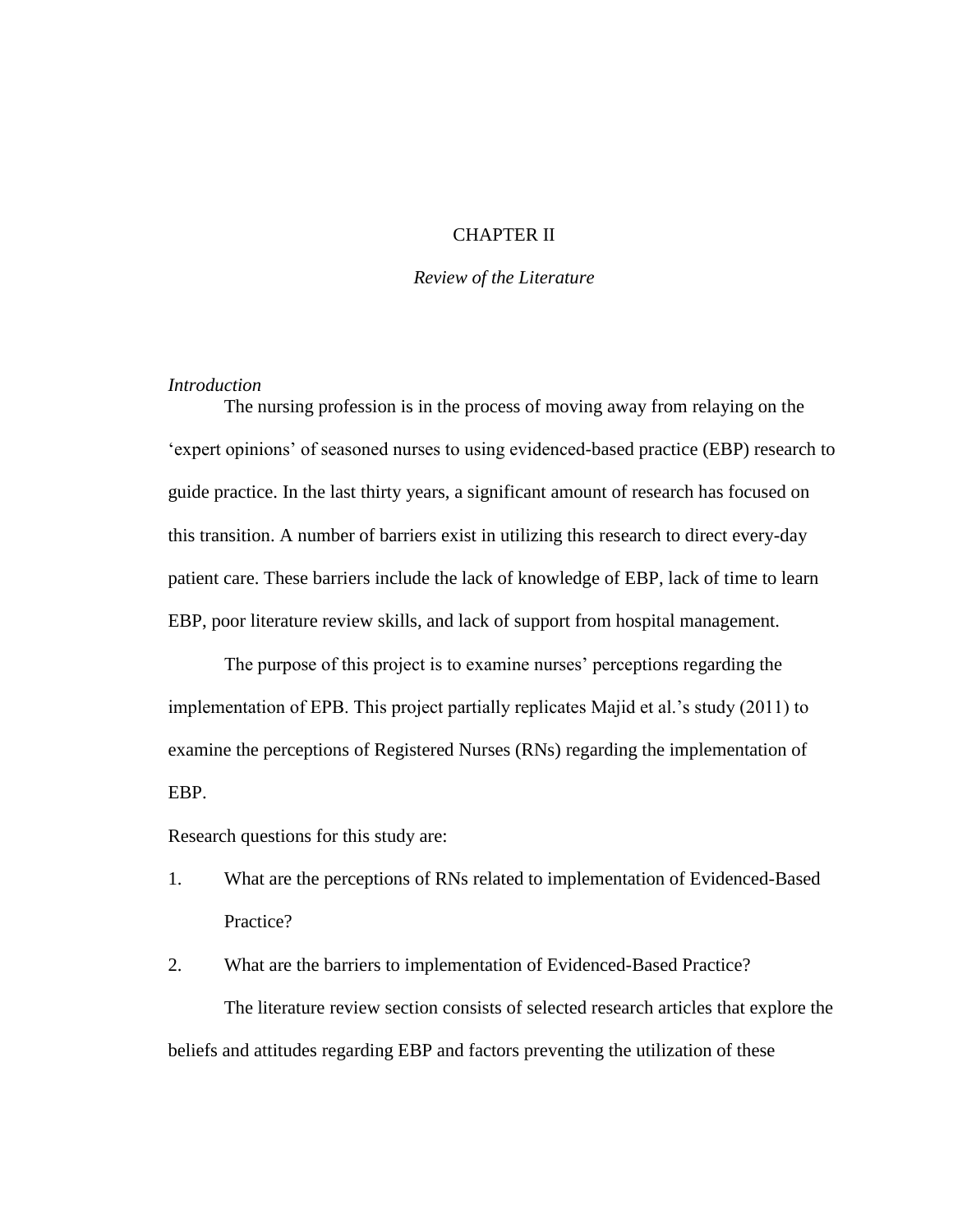practices. This chapter will conclude with a review of research on how EBP can be effectively incorporated into patient care Majid et al. (2011) examined nurses' perceptions and implementation of EBP in nurses' clinical decision-making by a selfadministered questionnaire developed by the authors. The authors examined the nurses' attitudes, beliefs, and understanding of EBP. The authors also explored the perceived barriers to the implementation of EBP. The population targeted for the study was registered nurses working in two public hospitals in Singapore. There were a total of 2100 questionnaires distributed. With a high return rate of 70.8%, the sample consisted of 1,486 nurses respondents. These respondents held various types of nursing degrees ranging from diplomas in nursing to master degrees. A large percentage of the nurses (82.7%) had not participated in any specific training on implementing EBP (Majid et al., 2011).

Five statements were used to examine beliefs and attitudes toward using EBP in everyday practice. Sixty-four percent of nurses either disagreed or strongly disagreed with the statement about preferring to use traditional methods verses newer methods of patient care. Over half of the respondents did not mind if others questioned their clinical practices based on traditional methods. Fifty-two percent disagreed that most research articles are not relevant to daily practice. Overall, most nurses had a positive view toward EBP and implementation.

Majid et al. (2011) used nine statements measured by a 5-point semantic differential scale to measure nurses' perceived self-efficacy of EBP skills. The authors found nurses believed they were able to identify clinical problems. However, nurses believed their ability to generate well-formulated questions from clinical problems were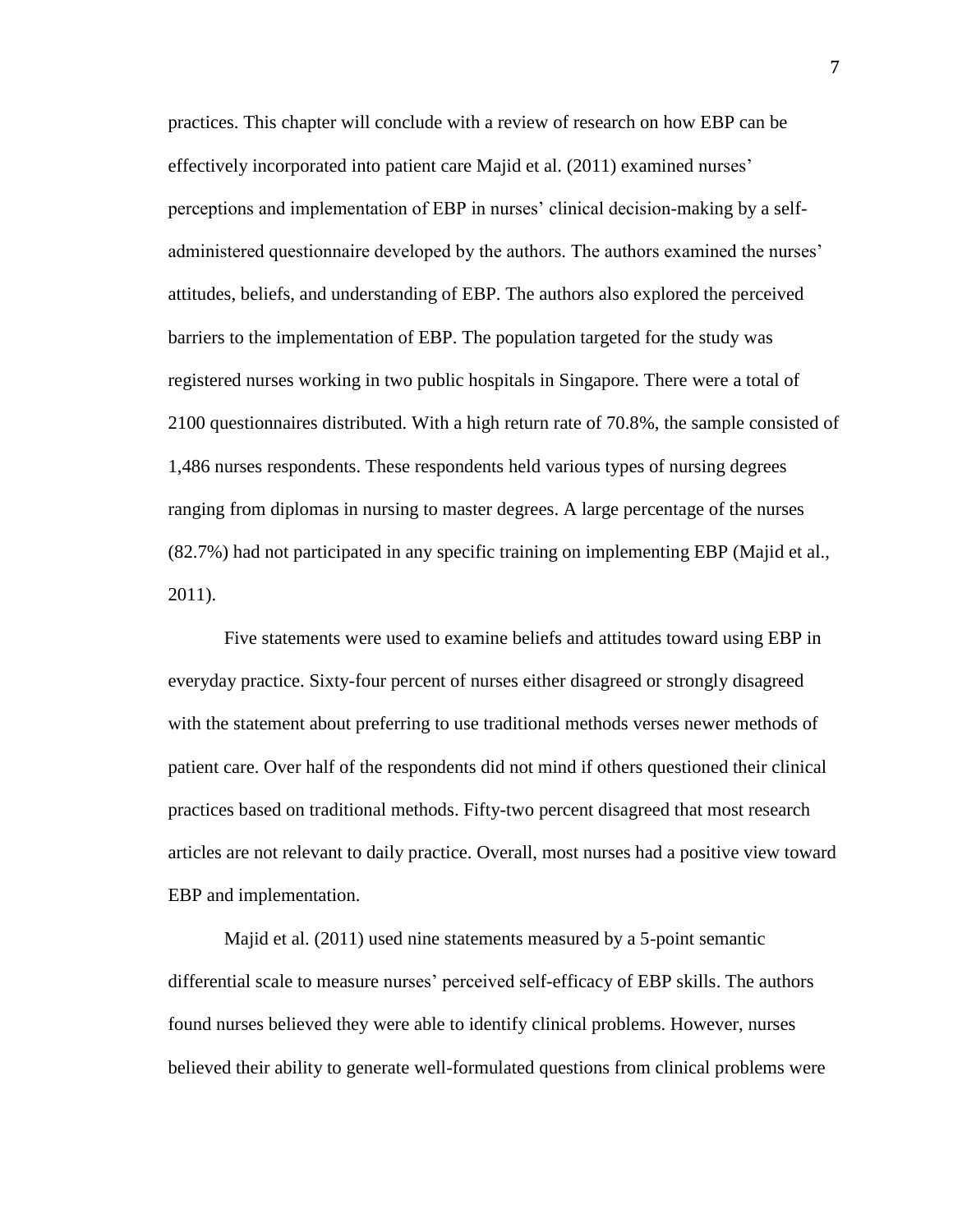lower (Majid et al., 2011). Nurses with higher professional qualifications were more likely to have better self-perceived ability to undertake EBP activities. Similarly, there was a significant difference among different self-perceived ability and participation in EBP training. Those nurses who had previously attended an EBP class were likely to feel more competent in implementing EBP (Majid et al., 2011).

The authors found the participants reported there were several supporting factors in adopting EBP. It was found adequate training and available time were the most important factors in adopting EBP. It was also found that support from mentors and nursing management for training and access was important in adopting EBP (Majid et al., 2011).

The authors found nurses reported the biggest barrier to adopting EBP was the lack of time at work to search and read articles (Majid et al., 2010). Nurses with higher education tended to have fewer barriers than nurses with lower education (Majid et al, 2011). It was found that nurses who attended EBP training and those with higher nursing qualifications tended to have less barriers to adopting EBP.

The lack of EBP training was reported to be the most likely barrier to adopting EBP (Majid et al., 2011). The most important desired areas of EBP training were recognizing clinical issues for implementing and knowing what EBP is. Training in EBP was also important to the respondents to learn EBP (Majid et al., 2011). It was found that nurses with previous EBP training and who had more education and clinical experience were more likely find EBP useful.

Majid et al. (2011) concluded that there was a positive view among nurses regarding EBP. However the study revealed several institutional and personal barriers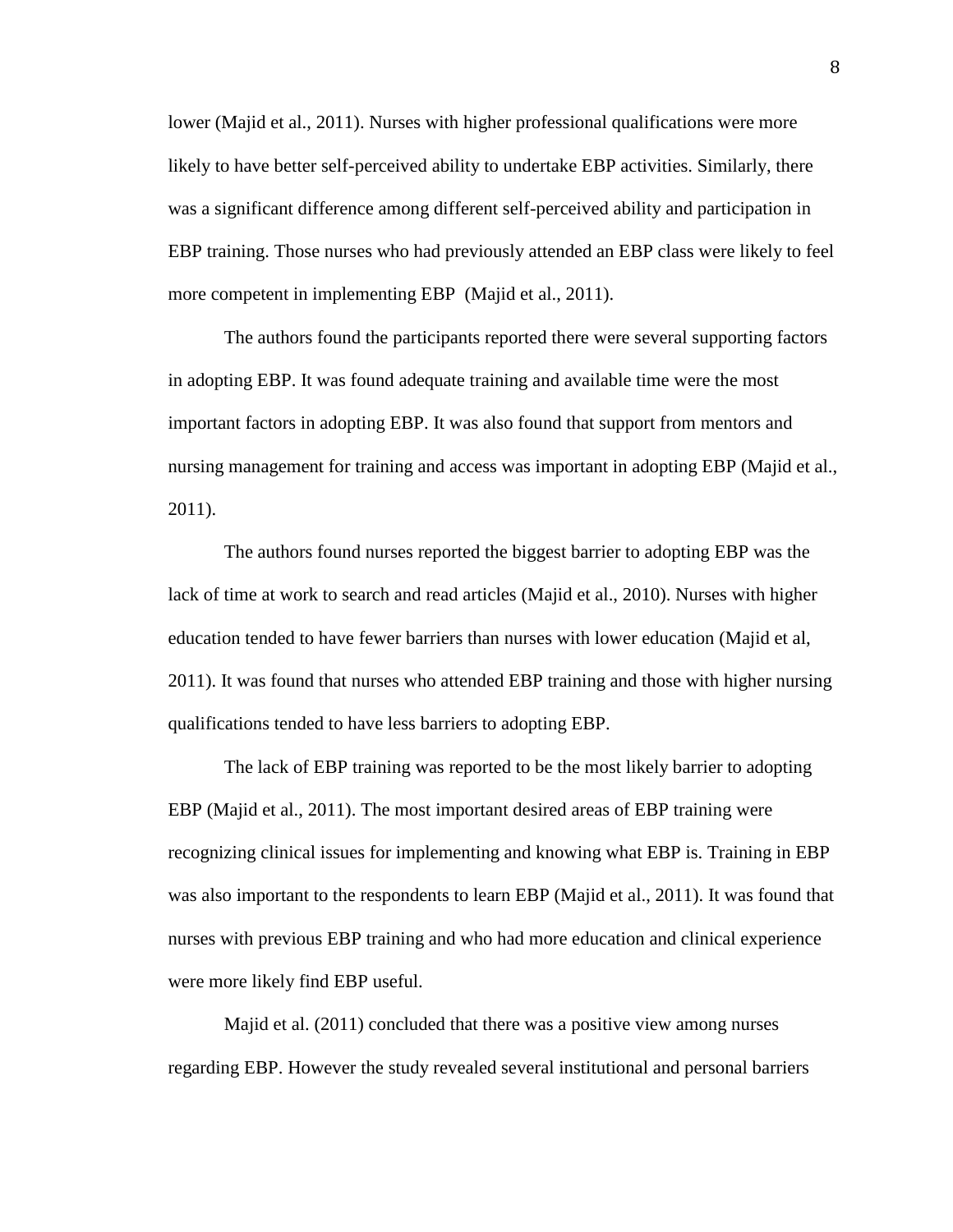preventing nurses from adopting EBP. Lack of time and lack of EBP training were identified as the most important factors inhibiting implementing EBP (Madjid et al., 2011).

Insufficient data exist that examine the extent of new RNs use of EBP in clinical settings. Bostrom et al. (2009) conducted a national survey of RNs (2 years into practice) regarding the application of EBP. The authors also examined if different clinical settings affected the application of EBP. The population of this study was a nation-wide crosssectional sampled of registered nurses who had graduated two years previously. Of the 987 respondents used for the study, 89% were women. Seventy-four percent worked in hospitals, 12% in elder care, 10% psychiatric care, and 4% in primary care (Bostrom et al., 2009).

This study was part of the Longitudinal Analyses of Nursing Education (LANE) research that consisted of three cohorts of nursing students from 26 Swedish universities and colleges that provide undergraduate nursing education (Bostrom et al., 2009). A Sixitem instrument was used to measure the extent of EBP use. Each item represented a step in the use of EBP. The first item measured nurses' self-reported ability to formulate research questions by searching research based information. The second and third items measures the nurses' ability to seek knowledge using databases and other information sources. The fourth item measured the nurses' ability to critically evaluate and collect knowledge. The last two items measured the nurses' ability to use and evaluate research information (Bostrom et al., 2009).

A statistical program named the Statistical Package for the Social Sciences (SPSS) 16.0 was used to analyze the data to describe the extent of EBP use. The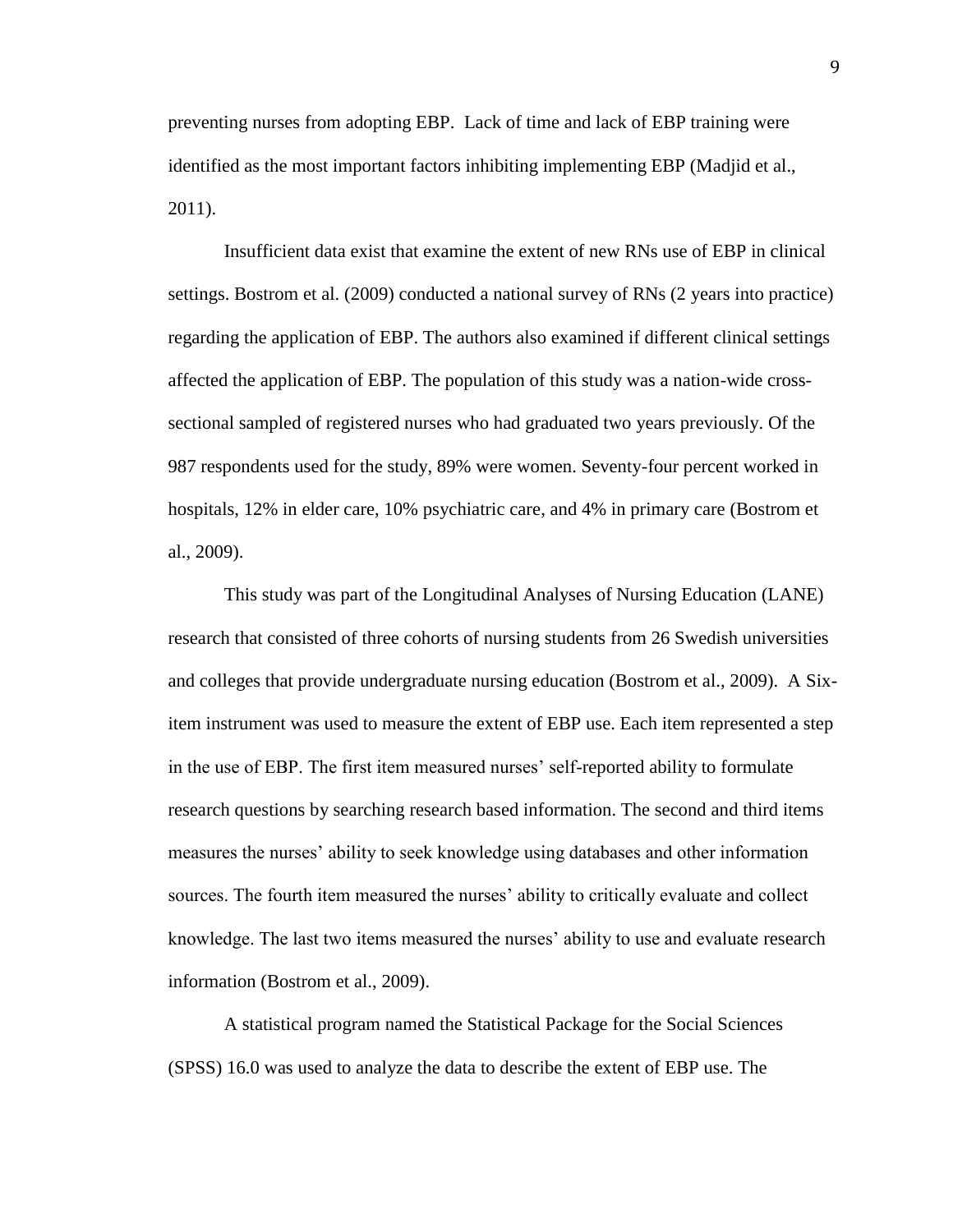respondents' extent of use of EBP was measured using a four point response format with 1=to a very low extent to 4=to a very high to extent. The data were collected from four different clinical settings consisting of acute care, elder care, psychiatric care and primary care.

The Chi-square test was used for analysis of the difference in the application of EBP between the four subgroups of RNs. The authors found no significant differences in the first two items between the measured subgroups. There was a statistically significant higher percentage of RNs in elder care that applied the four remaining EBP items (Bostrom et al., 2009). Results also showed that formulating questions for seeking research-based knowledge and searching databases were completed by only one-fifth (1/5th) of the respondents. The authors found 50% of the respondents used other sources of information for identifying relevant research knowledge. One-third of the RNs appraised the content of articles and other reviews in addition to changing and evaluating clinical practice. The results of this study are similar to previous studies showing the limited use of EBP. Although, students are taught that EBP is fundamental to practice, the authors found the RNs did not use it completely (Bostrom et al., 2009)

Adib-Hajbaghery (2007) examined the perceptions of Iranian nurses regarding the meaning of EBP and factors influencing its use. Grounded theory methodology was used to conduct this research. A total of 21 RNs with more than five years of nursing experience and working full time comprised the sample of this study. Open-ended questions were used to permit participants to express their opinions, perceptions, and experiences with EBP (Adib-Hajbaghery, 2007). Nurses were asked what directed nursing patient care and their own opinion of EBP (Adib-Hajbaghery, 2007).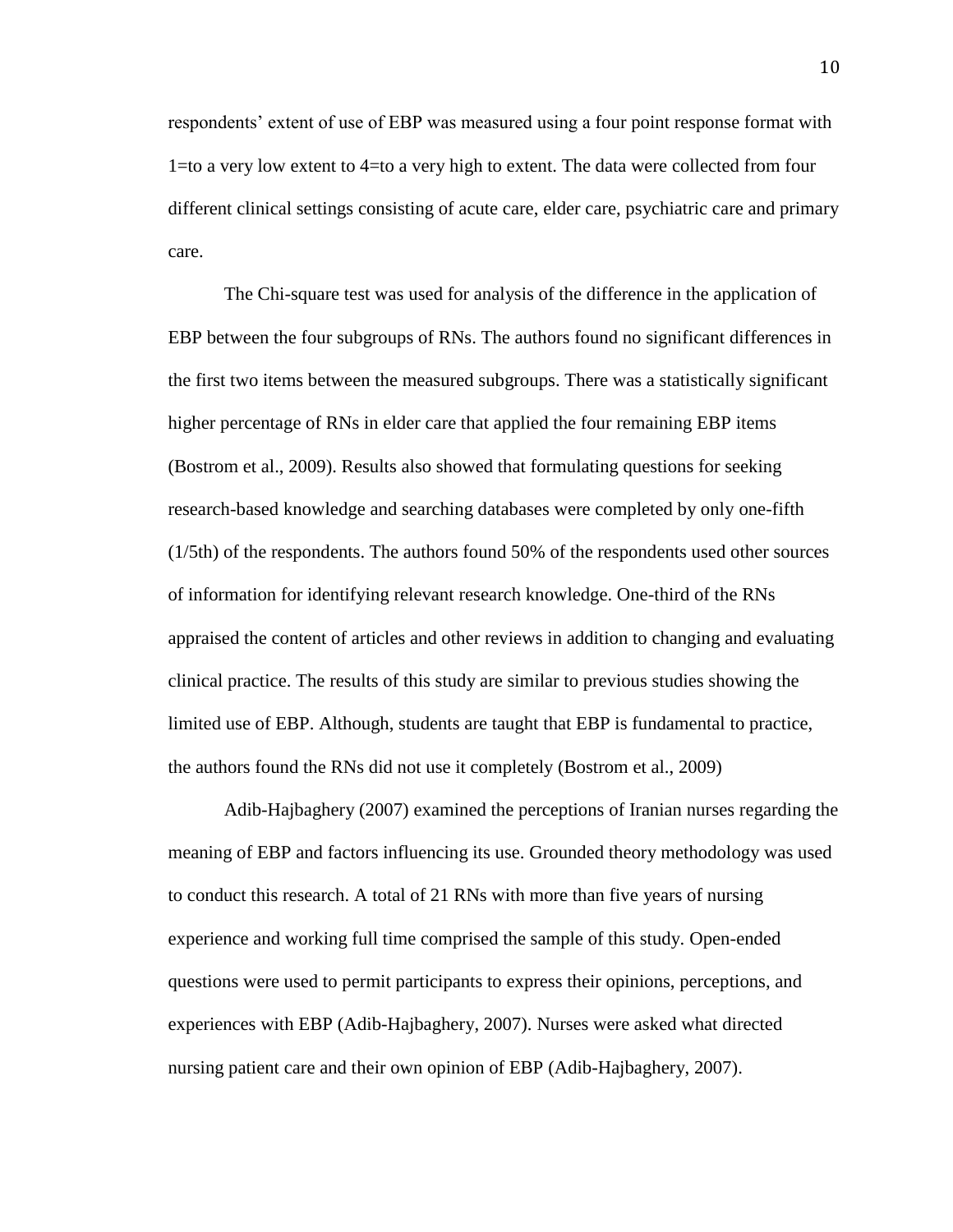Observation of nurse interactions was conducted in medical, surgical, emergency, and coronary care units. Observations of the nurses' interactions with patients and coworkers were combined with informal questions regarding views on actions and the reasoning for them. Nurses were asked to describe the sources that directed patient care as well as instances where scientific evidence was intergraded in that care (Adib-Hajbaghery, 2007).

Simple descriptive analysis was used to describe the characteristics of the participants. The participants were categorized by sex, level of education, and nursing position. A constant comparative method was used to analyze the interviews and observations. Data analysis was performed at the same time as the collection of interview information. Notes regarding the interviews were made regarding the nurses' tone, common themes, and the nature of the data immediately after in-service and this interpretation helped support the next interview. Content validity was validated with member checking audit trials.

It was found that nurses were unfamiliar with the concept of EBP but reported EBP was the correct scientific method of answering patient needs (Adib-Hajbaghery, 2007). Nurses reported their past experiences of patient situations created the empirical and theoretical knowledge they used to direct care. The participants reported that research helps perform scientific care, however EBP use is minimal in the performance of traditional care (Adib-Hajbaghery, 2007). Most nurses in the study viewed nursing care stemmed from physician orders and not nursing research or best practice knowledge.

The lack of professional knowledge and clinical practice were found to be barriers to EBP implementation. Although nurses had a positive view of EBP, they viewed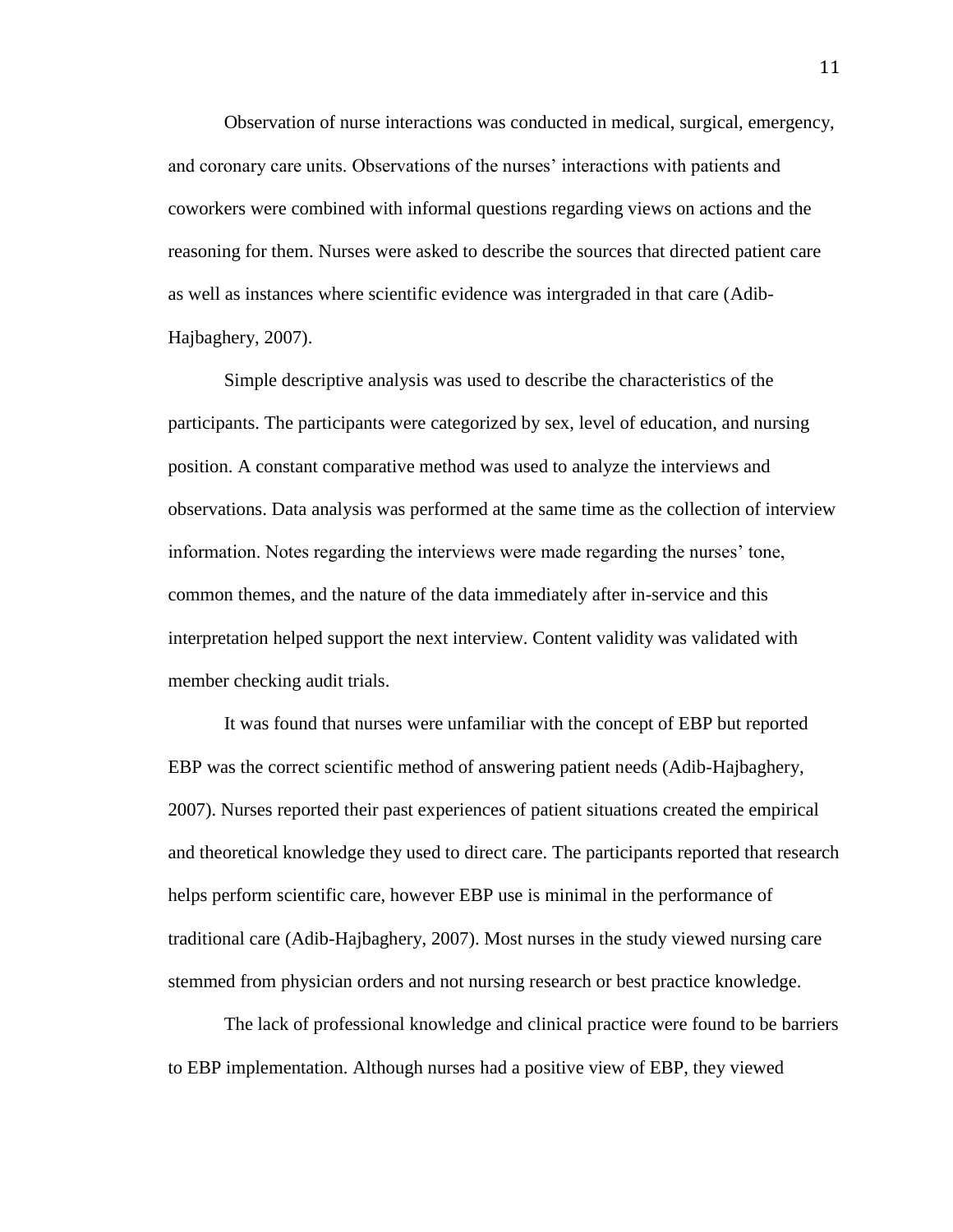clinical experience and past knowledge as factors that direct care. Nurses reported having little or no research knowledge. It was also noted that the participants' viewed patient load, heavy workloads and insufficient staffing inhibited the implementation of EBP. The participants in this study viewed nursing care as being task-orientated. Additionally, nurses in this study believed they did not have the power to implement EBP. Nurses reported physician orders not nursing research-directed clinical practice (Adib-Hajbaghery, 2007). The author also found the lack of managerial support to be a significant barrier to the implementation of EBP.

Waters, Crisp, Rychetnik, and Barratt, (2009) examined the knowledge and attitudes of pre- & post- registration nurses regarding EBP. The authors mailed 1134 surveys to final year nursing students in South Wales with a 23 % (257) response rate. Surveys were also mailed to 677 working nurses of whom 126 (21%) responded. These post-registration nurses were comprised of both hospitals trained and university prepared nurses (Waters et al., 2009). The knowledge and attitudes of the pre- and postregistration regarding EBP were attained from anonymous self-complete surveys (Waters et al., 2009).

The authors measured attitudes of EBP on a 10-point scale. Participant self-rated skills were measured utilizing a five-point scale. Analysis of Variance Analysis (AVONA) was used to determine significant differences among the overall means of the three self-rating scores among participants. Among the sample of registered nurses over half of these working nurses received their training in a hospital program while the rest were university prepared (Waters et al., 2009). A majority of the undergraduate students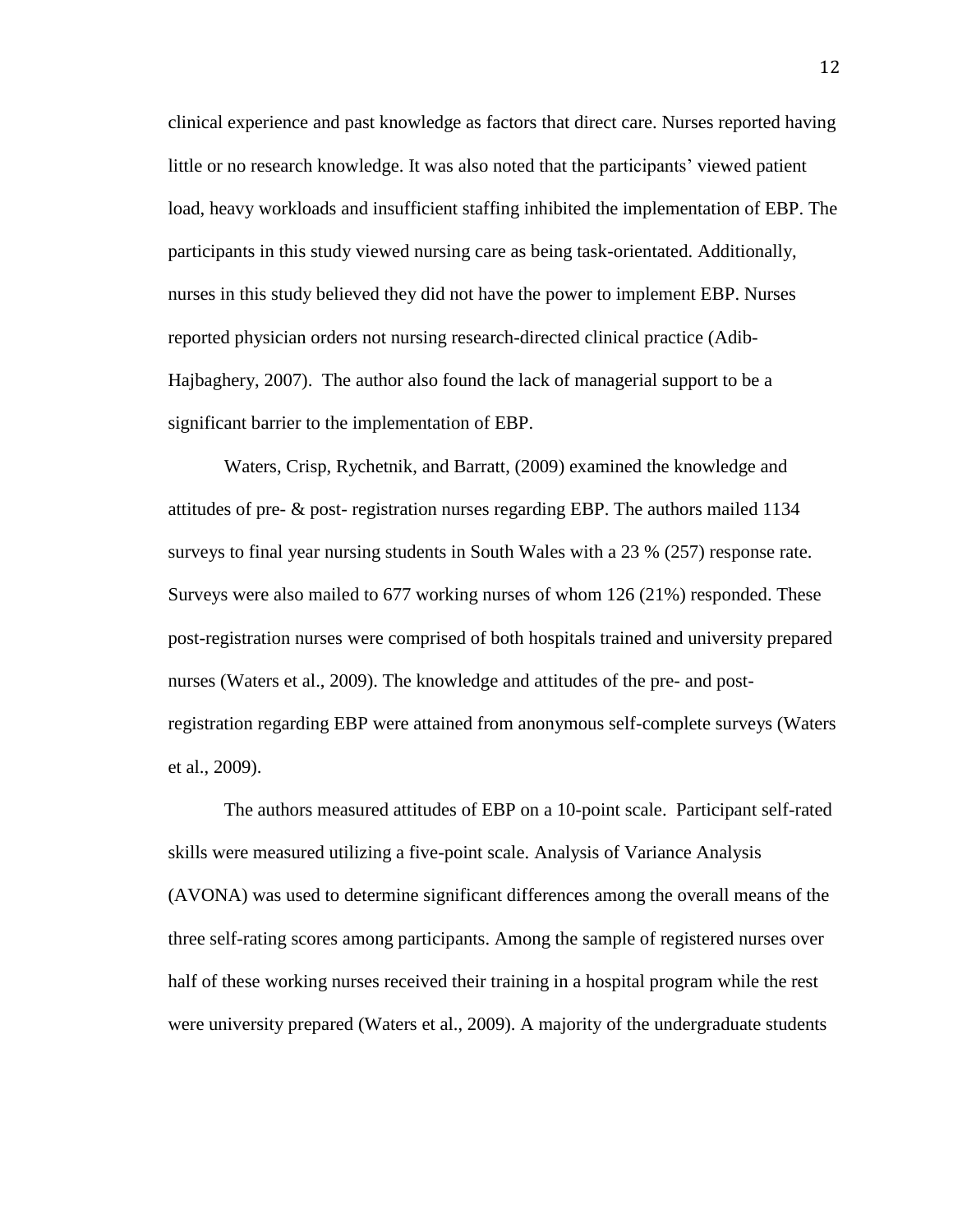80% were under the age of 40 and over a quarter had some sort of nurse/nurse aid experience.

The research questions addressed the attitudes, knowledge, and extent EBP was used among pre- and post- registration nurses. The authors also examined the respondent's self-reported ability to apply evidence into practice.

Waters et al. (2009) found nurses generally had a positive and welcoming attitude toward EBP. Pre-registration students were significantly more likely than the hospital trained nurses, to believe their peers would be welcoming to EBP (Waters et al., 2009). Students were significantly more likely to believe EBP was useful but they were less likely to believe its implementation would be time consuming (Waters et al., 2009). Both pre and post- registration nurses believed clinical practice was based on the use of EBP. Both working nurses and students believed guidelines would be the most appropriate method in implementing EBP (Waters et al., 2009).

Waters et al. (2009) found the vast majority (91%) of students reported having used literature to research a topic but only 74 % claimed to have had training for it. Under half of the hospitals- trained nurses reported receiving EBP training. While over half of university-trained working nurses reported as receiving some training (Waters et al., 2009).

Both groups believed critical appraisal was important for EBP but had low confidence in the ability of using it. Seventy percent of nursing students reported they had critically appraised literary sources and more than half were familiar with appraisal checklists (Waters et al., 2009). About half of post-registration nurses remember receiving critically appraised education. Only, twenty percent of hospital trained and 26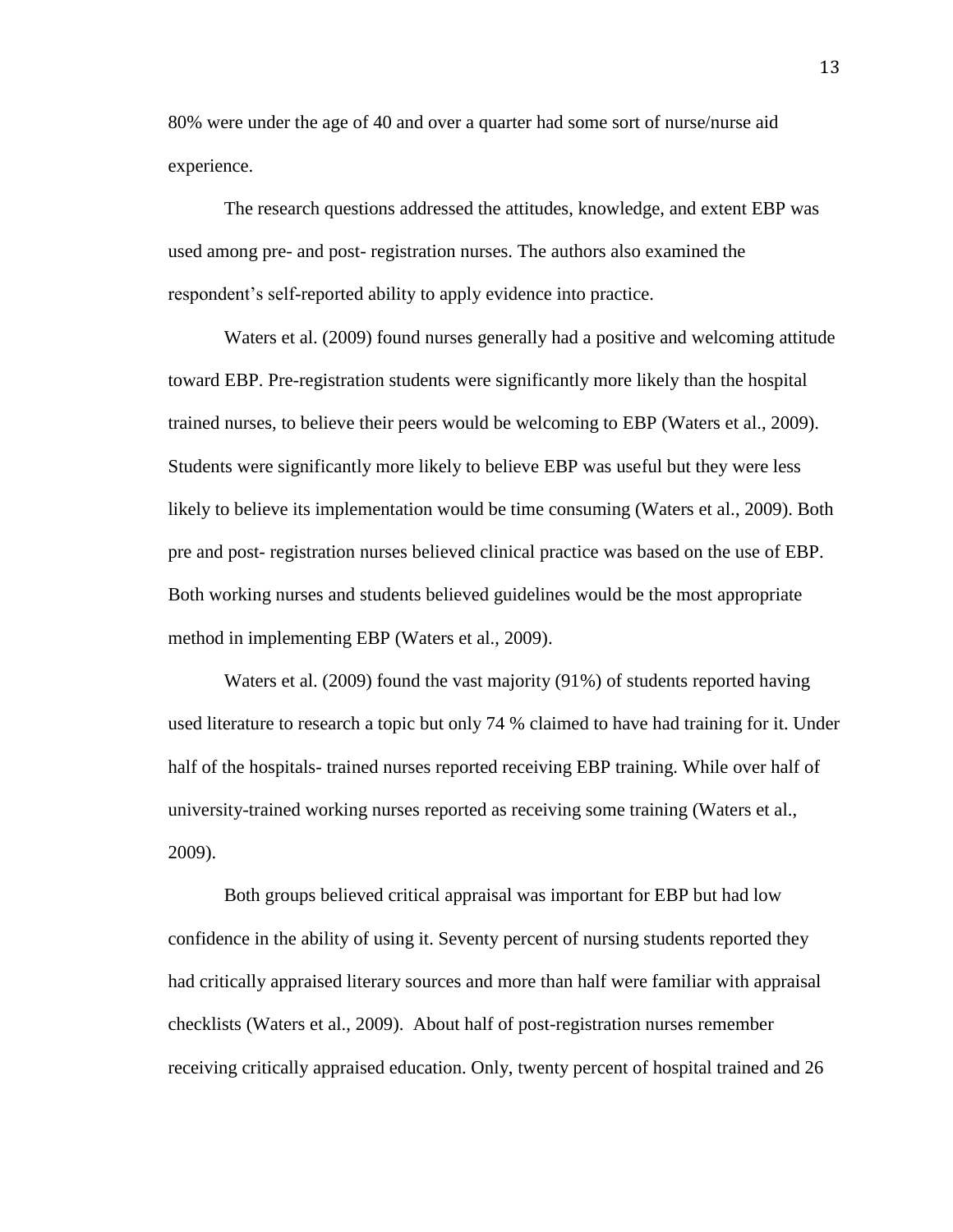% of university hospital trained hospital and university trained nurses were familiar with using critical appraisal (Waters et al., 2009)

The authors reported ANOVA results demonstrated a significant difference  $(p=0.0)$  between pre and post-registration nurses with self-rating skills of literature searching skills. Pre-registration nurses had significantly higher mean scores for multiple variables than post-registration nurses. There was no significant difference between hospital-trained and university prepared nurses with the self-rating of literature searching skills.

Similarly, ANOVA results demonstrated that there was a significant difference  $(p=0.0)$  between pre and post-registration nurses with self-rating of critical appraisal skills of EBP. Pre-registration nurses had significantly higher mean scores for multiple variables than post-registration nurses (Waters et al., 2009). There was no significant difference between hospital-trained and university prepared nurses regarding their selfrating of critical appraisal skills. Both pre and post-registration nurses believed their ability to translate evidence into practice was effective. It was found that pre-registration nurses were significantly more likely than post-registration nurses (both groups) to have access to advice, training in literature searching skills, and time to conduct literature searches (Waters et al., 2009).

This study also found there was a positive attitude toward nursing students and working nurses (hospital and university-trained). The authors found most of the respondents welcomed the use of EBP, but respondents reported low confidence and compliance in its implementation. Waters et al. (2009) did not intend to compare hospital versus university-trained nurses for this study. The sample was drawn from this mixed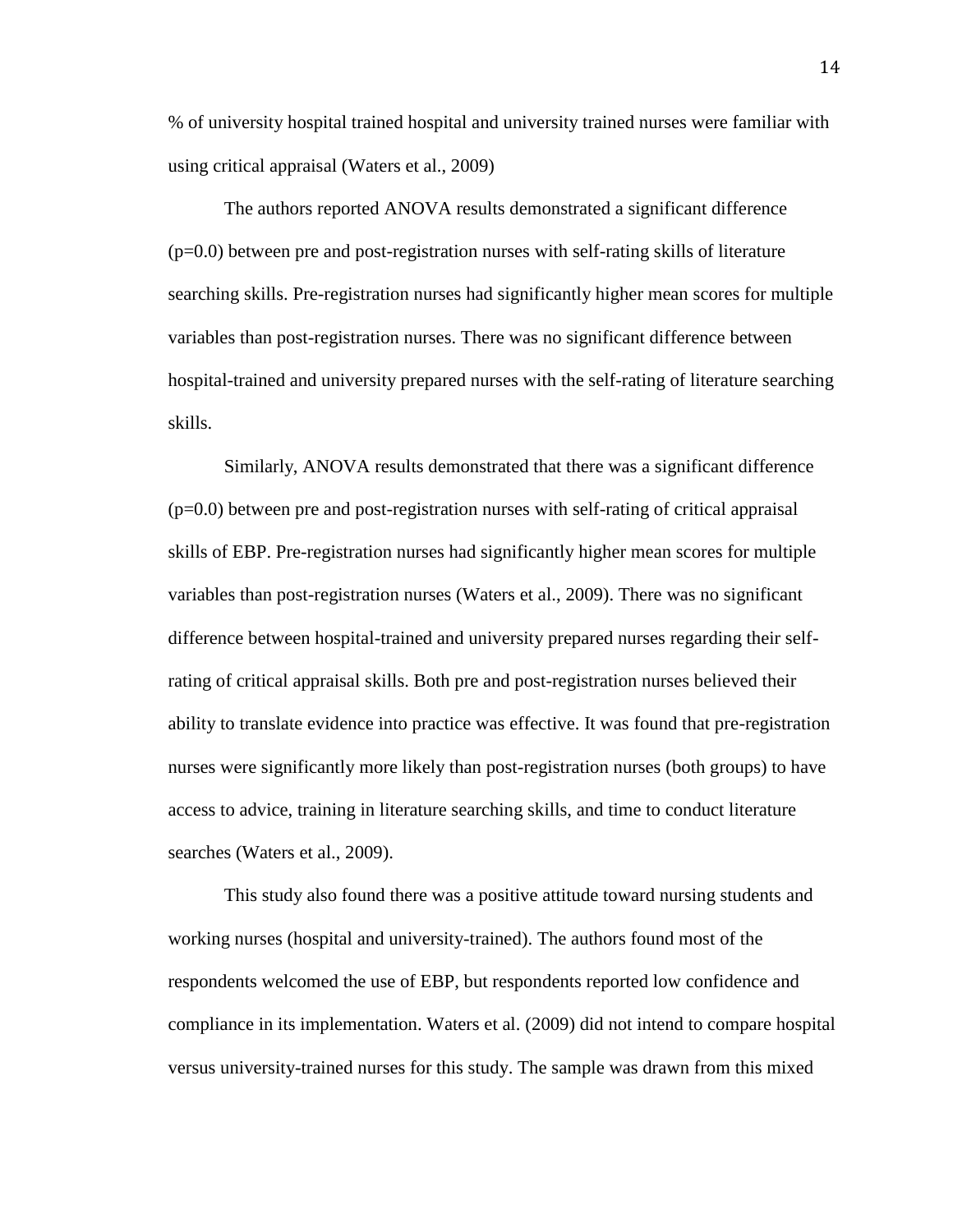group to represent the current workforce in Australia. Rather the study results demonstrate that the application of EBP elements into nursing were inadequate for the study's population (Waters et al., 2009).

Sherriff, Wallis, and Chaboyer (2007) examined how an EBP educational program affected attitudes, perceptions, knowledge, and skills of RNs. The population of the study was senior nurses in leadership and educational positions employed in a Health Service District in southeast Queensland consisting of a total of 1500 nurses. A total of 59 respondents attended the program and were invited to participate in the study. The educational program was comprised of a workshop and a supplementary handbook. The handbook measured current views on the effectiveness of EBP. Using a selfadministered questionnaire, data were collected at three different times during the study. The first was immediately before, 1-week, and then 3 months after the workshop (Sherriff et al., 2007). The workshop attempted to make staff aware of the organizational research they could access to engage in EBP (Sherriff et al., 2007).

The questionnaire consisted of 38 items that measured: beliefs toward the availability of EBP support, belief in its value for patient care, self-evaluated research evaluation skills, clinical usefulness of findings, and the knowledge and time devoted to EBP and research skills (Sherriff et al., 2007). The Statistical Package for the Social Sciences 12.0.1 was the statistical program to analyze the data. Visual and numerical summaries were used to describe the sample's demographic information (Sherriff et al., 2007). ANOVA was used to measure the changes in the sample's attitude toward EBP over time (Sherriff et al., 2007).

15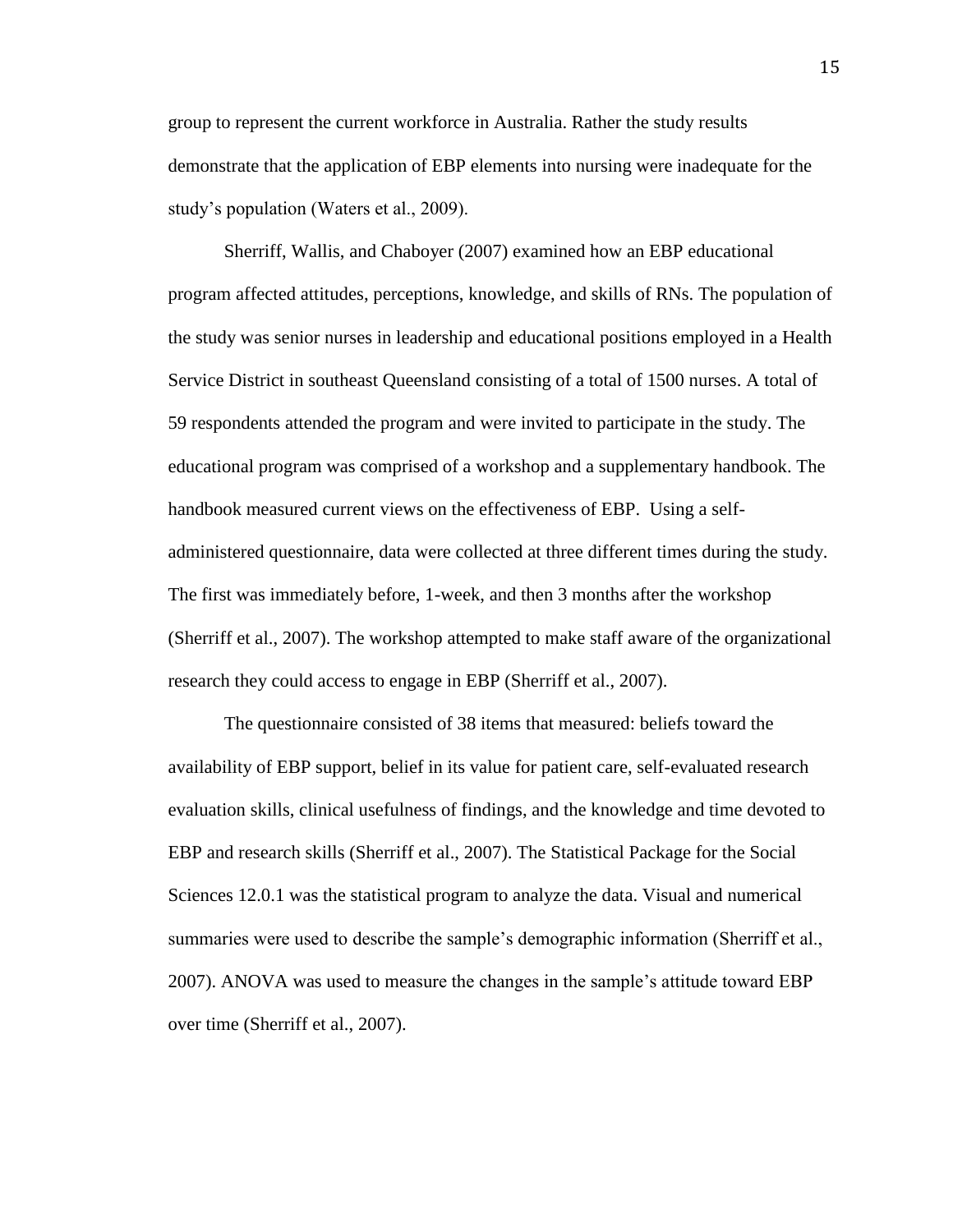Before beginning the workshop, the nurses were asked to examine their own practice. The nurses expressed a positive opinion toward their ability to implement EBP, its availability, support for its use, value for patient care, clinical usefulness, and adequate time to perform it (Sherriff et al., 2007). However, respondents did not feel they had adequate skills in finding literature or evaluating it. Respondents also believed they did not have knowledge of research jargon including statistics (Sherriff et al., 2007).

The workshop consisted of four components. The first was a didactic session introducing the principles of EBP. The second consisted of an interactive session for developing research questions using PICO (Population, Intervention, Counterintervention, Outcomes). Next, library staff provided information with searching data strategies followed by hands on experience. And finally, an interactive session discussed critical literature appraisal and data abstraction (Sherriff et al., 2007).

Sherriff et al. (2007) found a significant change in the nurses' perceptions of organizational support in learning EBP ( $p= 0.0060$ ) and their self-perceived skills in locating and appraising research (P<0.0001). However, there was no significant change in the respondents view on the availably of time to conduct research (Sherriff et al. (2007).

This study suggests organization and managerial support for the use of EBP can significantly increase nurses' confidence in its use. The study also suggests hospital supported workshop programs can increase nurses' self-perceived ability to locate and evaluate research material. Institutional education can be a means to create positive perceptions of the knowledge and belief in the skills for locating and evaluating research. These findings are congruent with prior research regarding the grounding of evidence for patient care among senior nurses.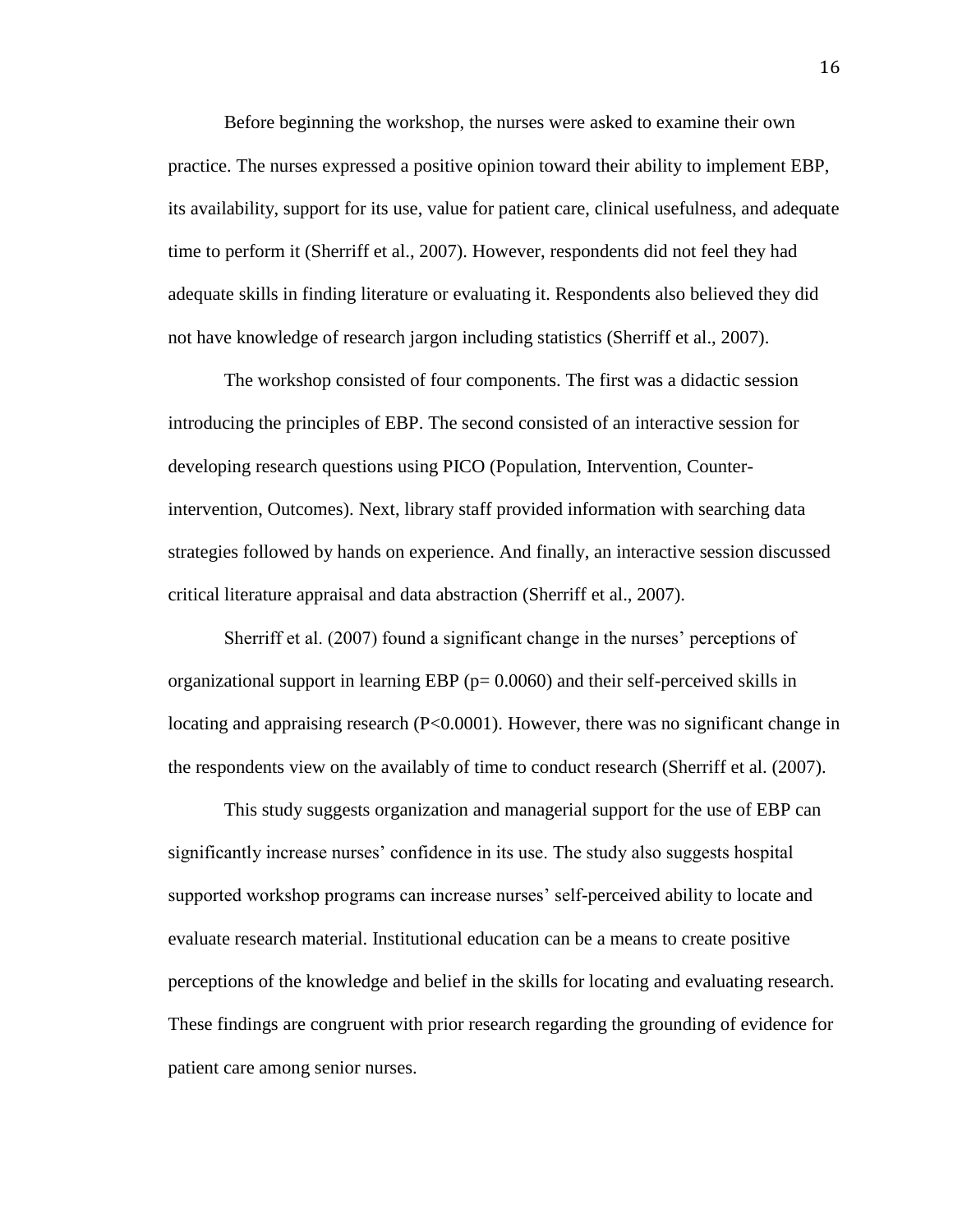McCloskey (2008) conducted a study exploring the effect of education, experience, and position of nurses in the perception of the availability of resources for, attitudes toward, and support of research use in practice. The population of this study survey included nurses in five hospitals within a corporate hospital system within a large metropolitan area on the east coast (McCloskey, 2008). The author surveyed the sample with a descriptive quantitative questionnaire consisting of 46 items divided into four subscales: attitude, support, incorporation into practice and degree to which the nurses incorporate EBP into practice (McCloskey, 2008).

It was noted that of the 2500 surveys mailed, 270 (11%) were completed. Of the respondents, the average age was 43 with 17 years of experience. The respondents consisted of nurses with experience ranging from 1-26+ years, holding Associates, Baccalaureate, or a Masters degree. A 46-item Likert scale was used to measure nurses' attitudes toward EBP.

McCloskey (2008) utilized Roger's diffusion of innovation theory to describe how organizations disseminate researching findings into practice. Roger's theory proposes there are five stages for the dissemination of knowledge. The first stage requires the adopter to be aware of the innovation. Next, the adopter is persuaded the change is a favorable one. Then a decision is made as to whether to proceed with the change. If the innovation is adopted, the adopter then implements the innovation (McCloskey, 2008). And finally, the decision is made whether to continue or discontinue the change. There are several characteristics of individuals (adopters) that can affect the diffusion and utilization of knowledge. The characteristics include education, attitude toward change, and ones' status in the organization.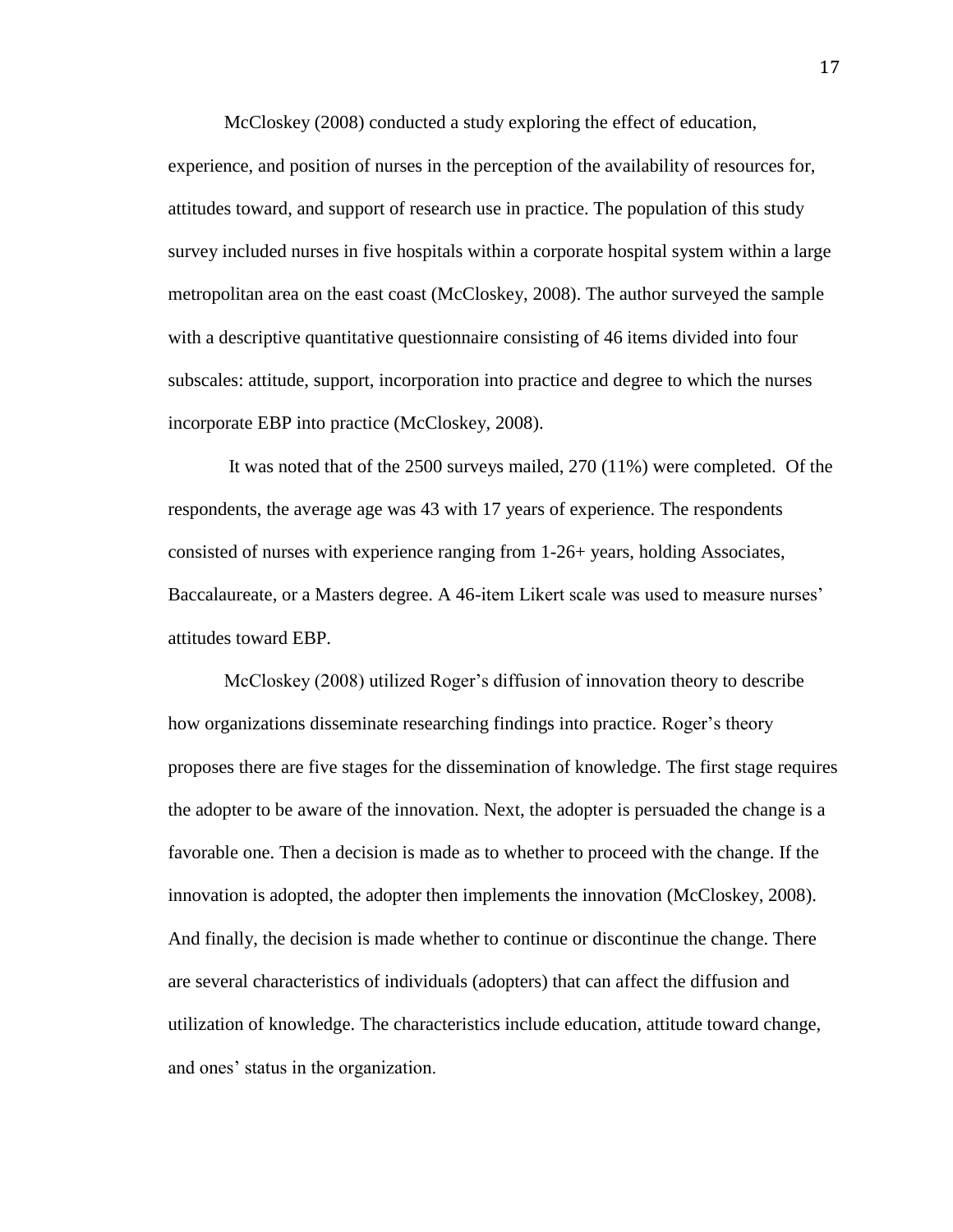Using a one-way ANOVA, the authors differentiated the demographic data to determine if the level of education, position and years of experience affected the perceptions of nurses answering the 46 items. There were no significant differences found in any of the subscales based on years of nursing experience. However, there was a significant difference in attitude, support, use, and availability of research between masters' prepared nurses versus baccalaureate nurses. Also, the author found a significant difference between baccalaureate and associate degree nurses in all four subscales. Nurses in management positions significantly differed with staff nurses in attitude, support, use and availability of research. Finally, the author found there was a significant difference between advanced nurse practice nurses and staff nurses in attitude, support of and use of research findings (McCloskey, 2008).

The study also found education and position of nurses affect perceptions of nurses towards research. Nurses with master's degrees had a more positive attitude towards research. Applying Rogers' theory to these findings implies that early adopters such as nurses with advanced degrees and management positions may be the early adopters of change in an organization's use of research findings in practice (McCloskey, 2008).

Johansson, Fogelberg-Dahm, and Wadensten (2010) examined the importance of education and leadership in the use of EBP. The goal of the study was explore the correlation between the years of nursing experience and use of EBP. The study also explored if an EBP education course for head nurses affected its use.

The population surveyed for this study consisted of 168 head nurses employed at two hospitals in Sweden; one university hospital and one county hospital. The two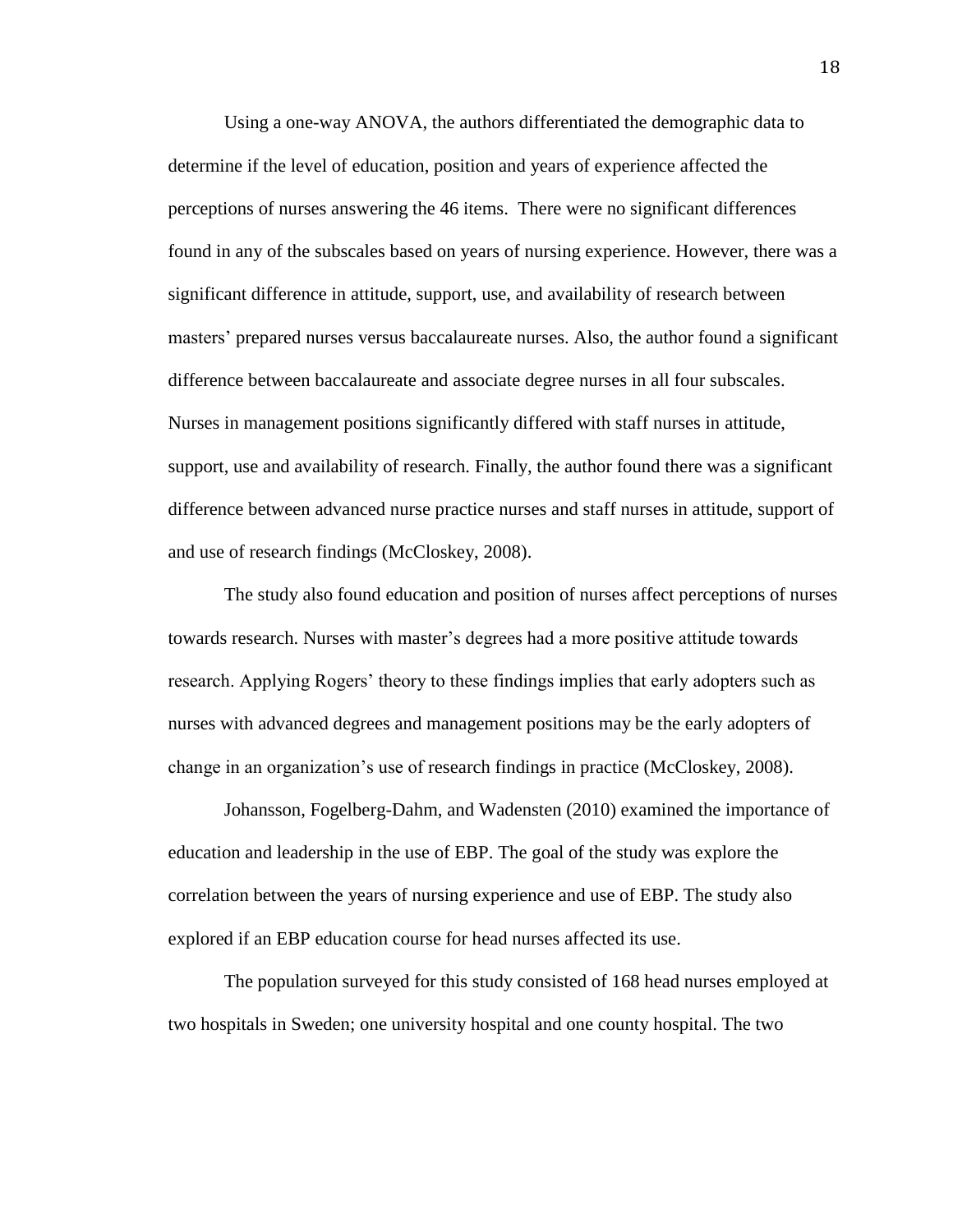hospitals had a total patient population count of 1187 patient beds. The total amount of respondents was 99, yielding a 59% return rate.

A web-based questionnaire consisting of 26 items aimed to explore head nurses attitudes toward the use of EBP and activities associated with staff utilization of research findings. An 11-point Likert scale ranging from strongly disagree to completely agree measured most of the survey's items.

The researchers also examined the effect of a 15-week educational evidenced based practice course had on EBP attitudes among nurses with leadership roles. Of the 168 questionnaire respondents, 70 nurses (42%) participated in the course.

Johansson et al. (2010) found the majority of head nurses had positive attitudes toward EBP. However, the study results indicated head nurses do not have the time to study research articles and that was rare for head these nurses to discuss article findings with staff. Similarly the authors found about only half of the head nurses stated they discussed findings with other head nurses. A large number of the respondents agreed that staff nurses do not have the time to search or study researching findings. However, a majority of the respondents believed they encouraged their employees to read and use EBP. The study found more experienced head nurses perceived greater utility in the use of research utilization. Additionally it was found that nurses with more experience believed they had more time to read and use research at work. However, there was not a statistically significant relationship between the use of EBP and years of experience as a head nurses.

The authors did not find a relationship between the effects of the authors' EBP course on the attitudes or the self-reported use of EBP. All but one nurse who participated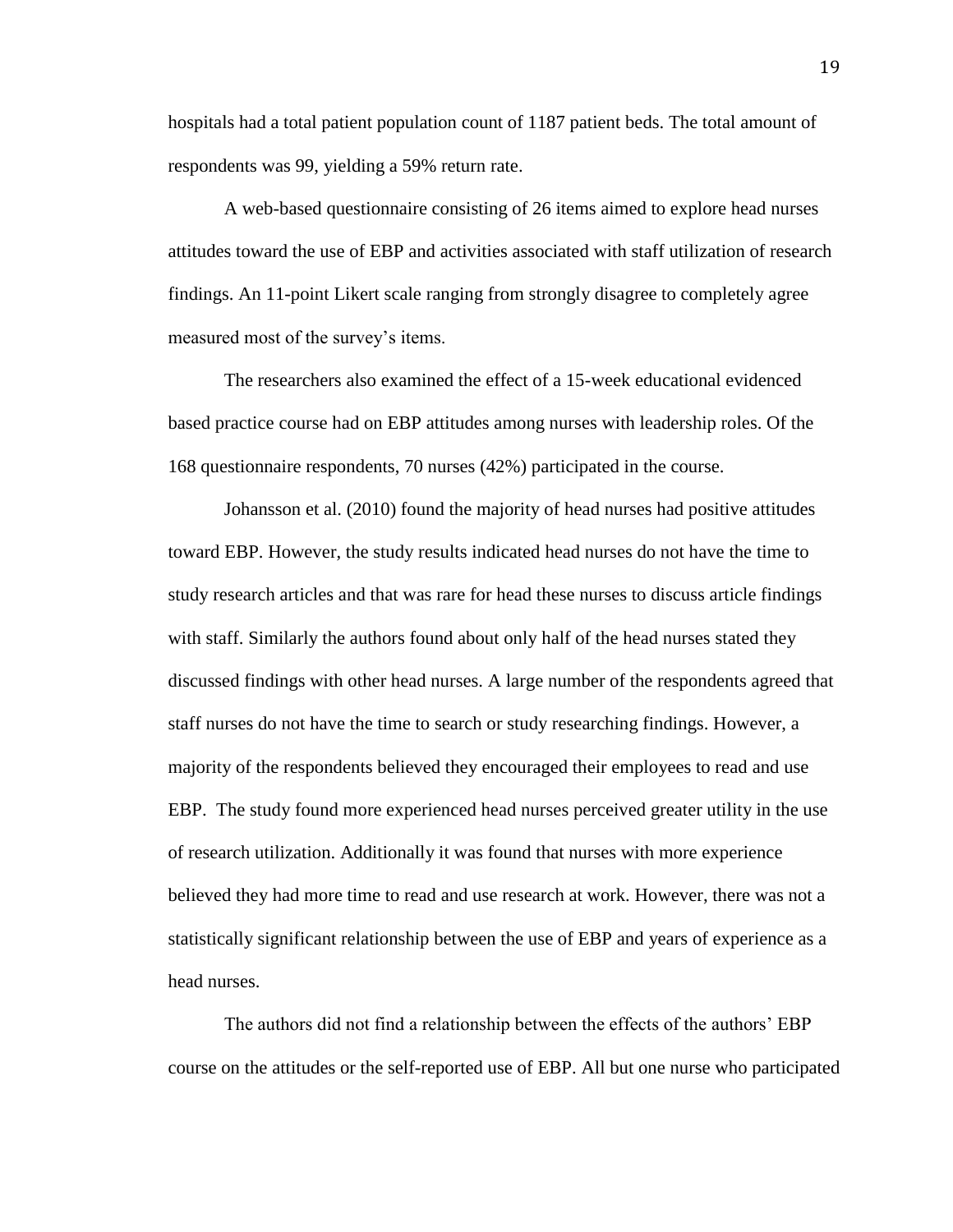in the EBP course stated they had pervious education regarding EBP. Nurses, who had received prior EBP training, including scientific methodology, were significantly more likely to perform research related activities than those who had not had previous EBP training. The authors concluded these nurses with previous EBP experience had a more positive view of EBP and were more likely to participate in the EBP course.

The authors also found that nurses who perceived their management stressing the importance of EBP had a more positive view of EBP and incorporated EBP in units. The authors concluded that EBP education for head nurses is one important factor in EBP utilization. Emphasis placed on EBP by management and its use by the staff nurse may increase the use of EBP.

Rolfe, Segrott, and Jordan (2008) examined whether the confusion and contradictions found in the literature regarding EBP are reflected by equal confusion and differences among staff nurses. The authors used a cross-sectional survey followed by interviews and focus group discussions to explore this study questions.

In this study registered nurses and midwives in a single UK National Health Service, totaling 2438, were asked to complete a questionnaire placed in hospital nursing stations during September and October of 2006. Only 218 (8.9 %) responded yielding a very low response rate, which the authors concluded does not form a basis for statistical generalization of the findings beyond the respondents (Rolfe et al., 2008). Likert-type scale was used in the analysis of the data. SPSS Version 13 was used to analyze the data from the questionnaires. Two independent researchers entered the data and discrepancies were checked and reconciled by using SPSS Data Builders software (Rolfe et al., 2008). The demographic data of the respondents was explored with bivariate analyses along with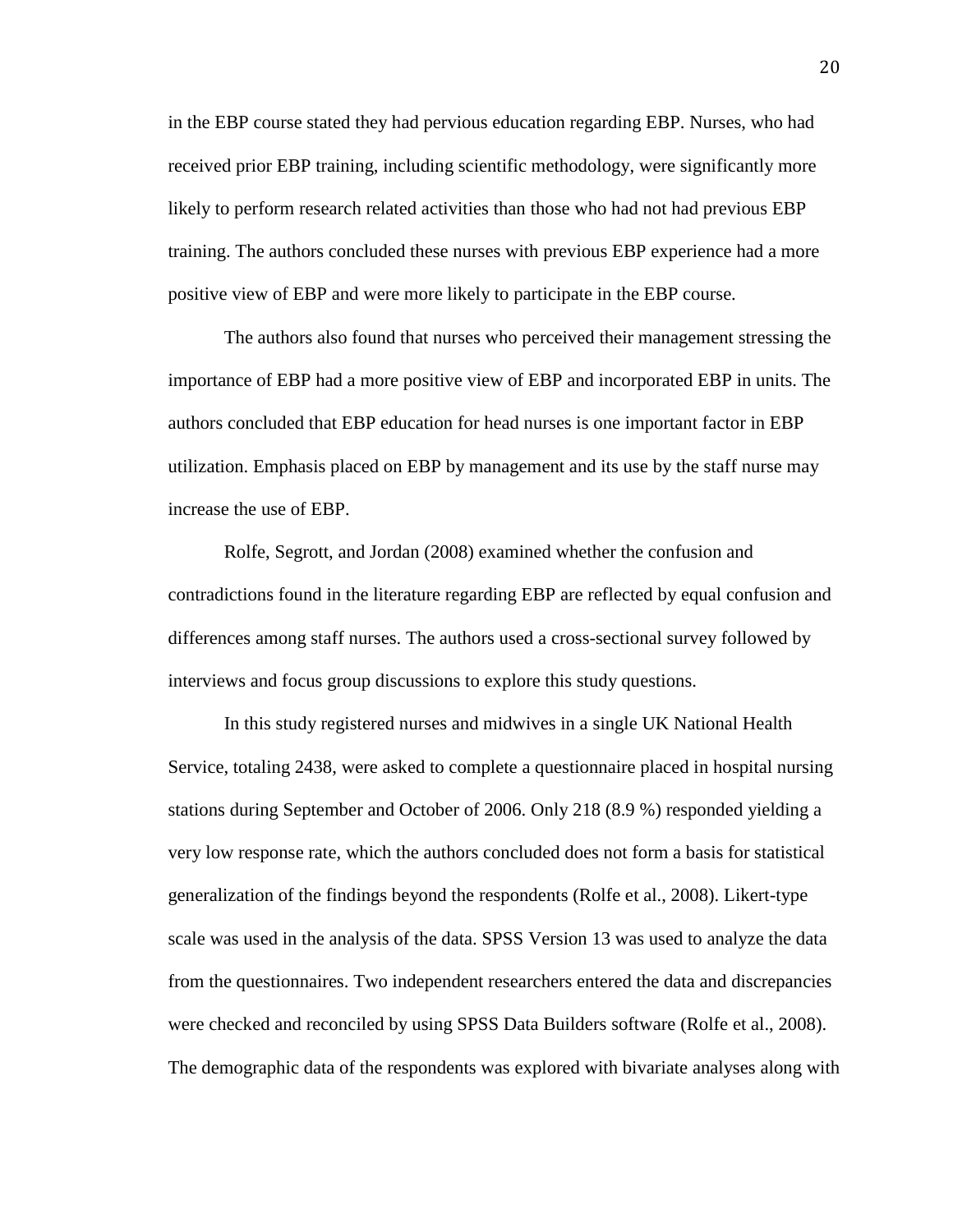a logistic regression model to accommodate cofounding variables. These variables included number of qualified years, history of attending any EBP study day, and whether the respondents held a Bachelors degree or current or the last completed clinical grade (Rolfe et al., 2008).

Three types of inconsistencies were found with the respondents' views regarding EBP: discrepancies between the respondents view of EBP and what is expressed in the literature, discrepancies between the different respondents concerning the EBP's nature, and mutually contradictory views help by the respondents (Rolfe et al., 2008).

The study revealed that here remains confusion in the definition of EBP and how different types of evidence should be applied in practice. Respondents reported 'national guidelines', past experience, local policies and patients were the most common influences on daily practice. It was reported that qualitative and quantitative (including randomized controlled studies) were the least influential sources of 'evidence' for practice. Eightyseven percent of the respondents reported their 'own clinical experience' influenced their practice 'most of the time' or 'always' (Rolfe et al., 2008).

The authors stated previous research emphasized research findings as being at the top and 'expert' opinions at the bottom of the hierarchy of evidence sources for practice. However, the respondents in this study reported own experiences as being at the top and research findings having the least effect on everyday practice. Rolfe et al. (2008) reported there could be several reasons for these findings. First, practitioners simply do not have the time to search or read research findings. Practitioners prefer findings to be discovered translated by others who can then bring the evidence to be used in practice. Also, the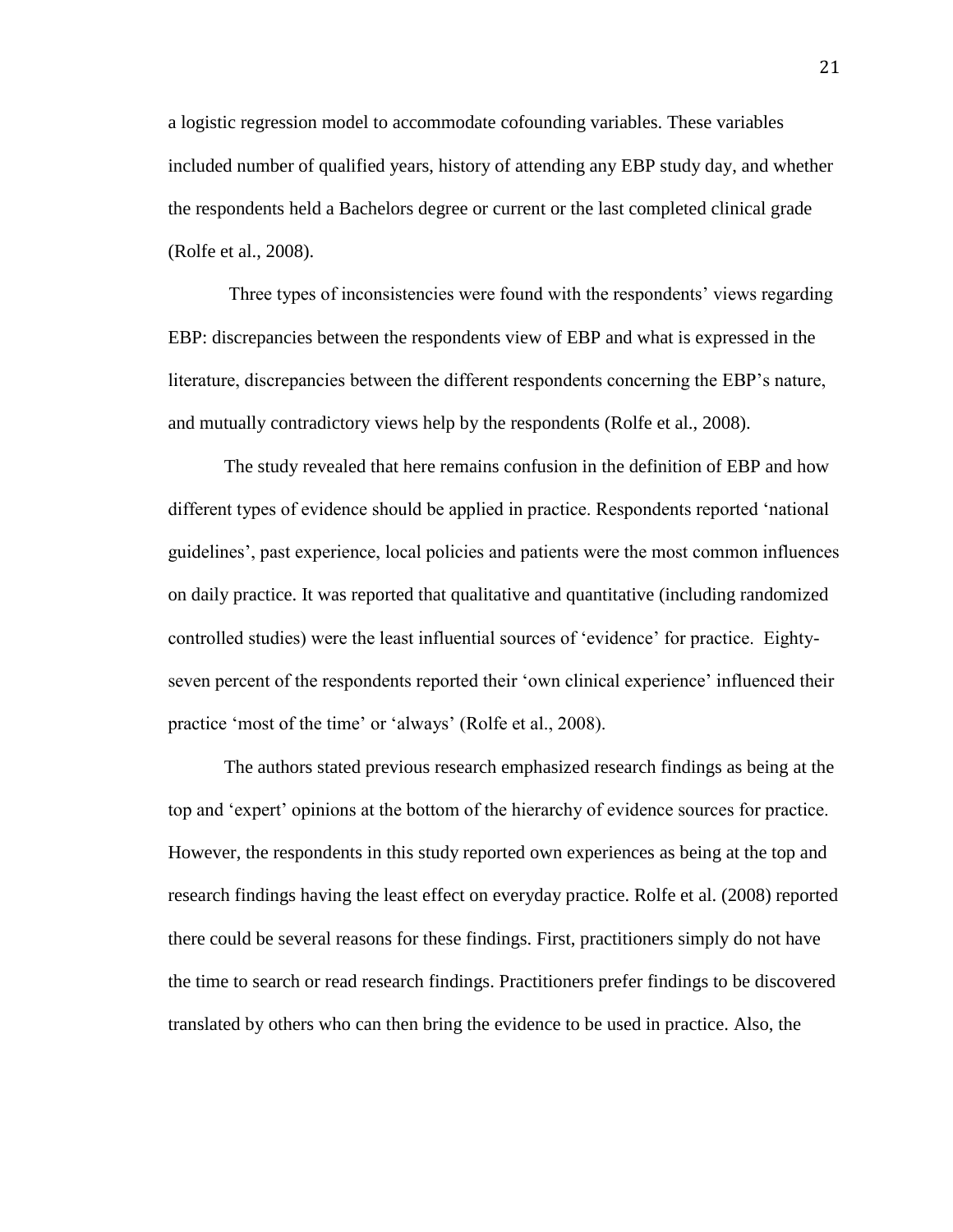authors reported nurses are likely encouraged to follow the experience of seasoned nurses because it is present and more abundant than research findings (Rolfe et al., 2008).

Rolfe et al. (2008) stated that the literature is inconsistent regarding the ways of selecting and applying evidence into practice. The respondents' responses to contradictory statements, as to how evidence should be applied, reflected the confusion found in the literature. Half of the respondents agreed that both different types of evidence should be weighted according to what is considered most important and all evidence should be weighted equally. This association was statistically significant  $(P =$ 0.04). Twenty-two percent agreed that all types of evidence should be given equal consideration and greater preference should be given to published findings. This association was also statistically significant  $(P = 0.001)$  (Rolfe et al., 2008).

Respondents reported clinical reflection, the experience of colleagues, and intuition as being the most common sources of evidence that drive practice. Empirical data such as journals and databases were among the least used sources of evidence reported by the respondents. Less than a quarter of the respondents believed research findings take precedence over other forms of information such as expert opinions. This is in line with Benner's Theory in which nurses consult the 'intuition' of experienced nurses over published literature as sources of information (Rolfe et al., 2008).

The authors summarized that the research of EBP over the past 15 years has not been effective in reaching practitioners. They concluded that the inability of this research to be synthesized in a manner that can be used in everyday practice prevents the translation of EBP from research to practice (Rolfe et al., 2008).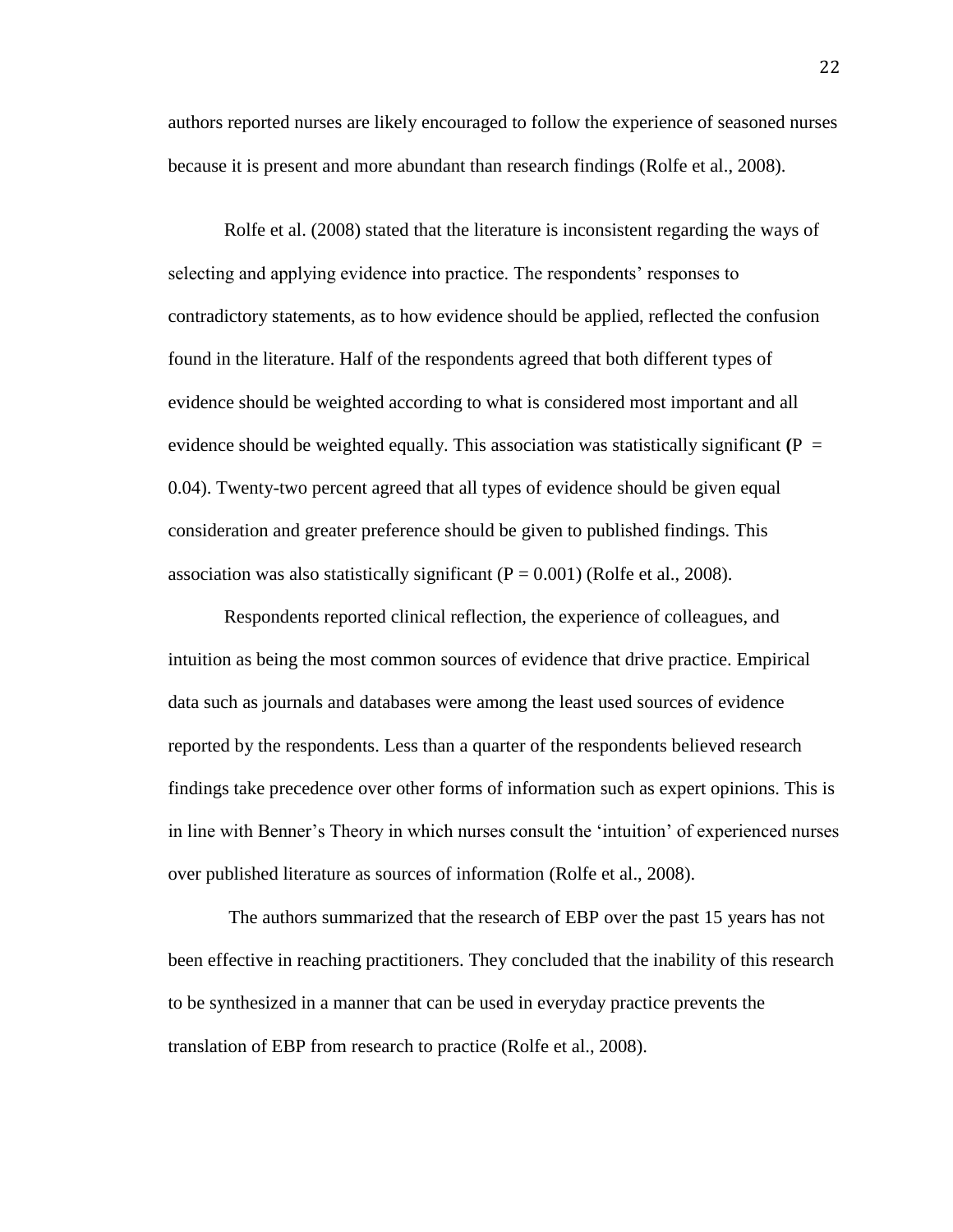#### *Summary*

The variables most examined were attitudes, perceptions, and the extent of knowledge of EBP among the surveyed nurses. A cross-sectional design was the most commonly used design. In all studies, the researcher(s) chose a population (nurses of various experience and educational backgrounds), and selected a sample within that population. The samples ranged from newly graduate nurses to nursing leaders. Samples were mostly described by years of experience, education, and the type of unit where they worked.

Six of the eight studies used questionnaires to explore the research variables. Abid-Hajbaghery (2007) used taped interviews and observations rather than surveys. The Bostrom et al. (2009) study used a four-point response format for measuring the extent of applying EBP in practice. Majid et al. (2011) and Waters et al. (2009) used a questionnaire to measure nurses' attitudes toward EBP, knowledge of EBP, and the selfperceived ability to perform literature review. Bostrom et al. (2009) also examined if the type of unit where newly graduate nurses had an effect on the perception and implementation of EBP. Johansson et al. (2010) explored if experience or position (i.e. head nurse) are related to perceptions and implementations of EBP. Hajbaghery (2007) took a broader view and explored how nurses in Iran defined EBP and the factors that inhibited from implementing EBP.

Most of the authors agreed that nurses had a positive and welcoming attitude toward EBP. Yet, relying on expert opinions rather than EBP was the most common way nurses learn how to practice nursing. Most also agreed that although there was much literature regarding EBP, most of the surveyed nurses either did not know of current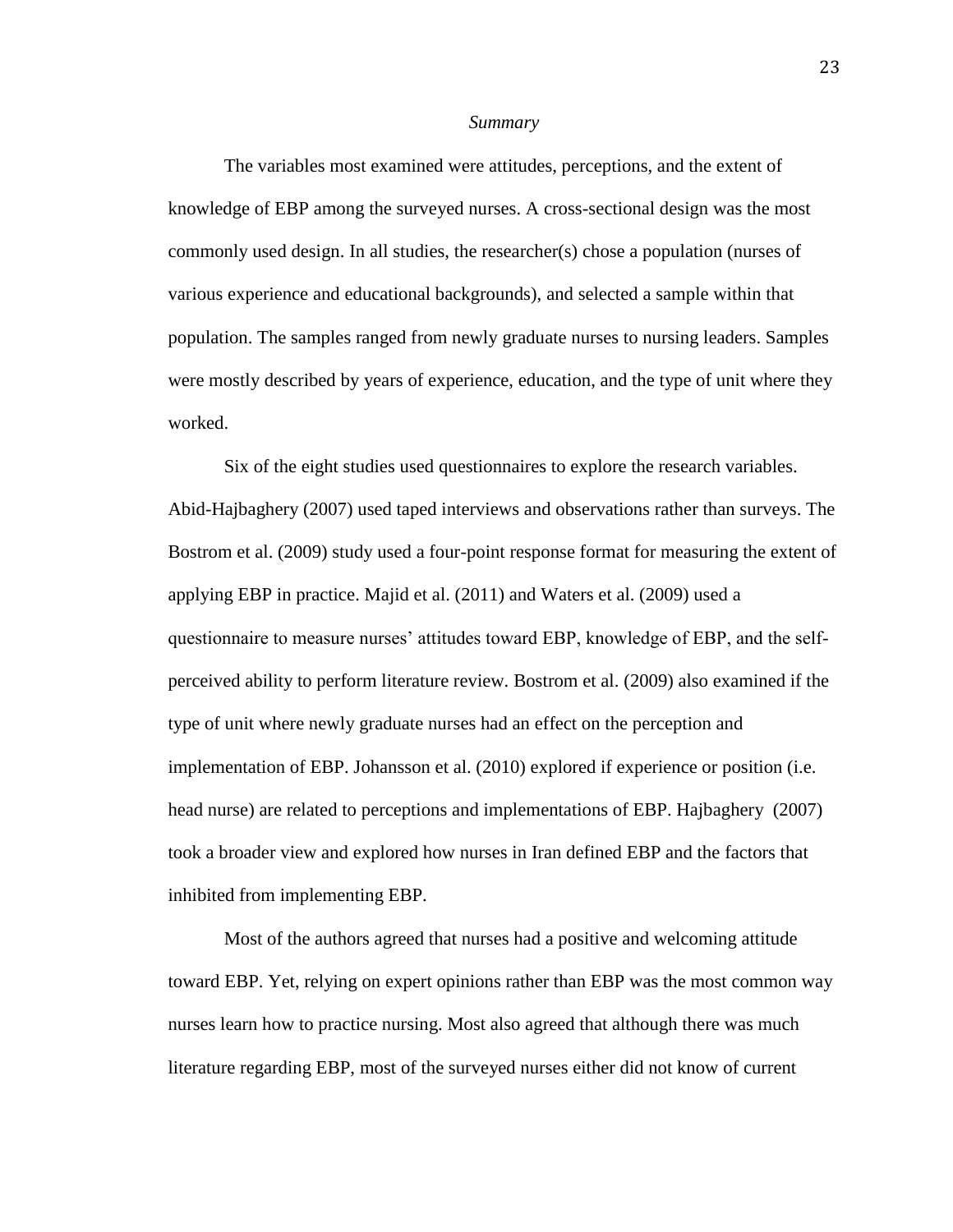evidence-based practices nor did they have the time or support to implement those practices. Rolfe et al. (2008) took a more critical view and reported that there is confusion among researchers on how to define EBP and there is no consensus on how to synthesize these research findings and translate them for everyday use.

Most authors agree that nursing and hospital management need to make a greater effort in brining EBP to the bedside side. Time must be provided for nurses to learn about EBP and how to find relevant literature. Two studies created an EBP class and found it was successful in improving knowledge of EBP. Most of the studies reviewed revealed that there simply is little time for most nurses to perform literature searchers. This leads to the conclusion that it is important nurse leaders find ways to encourage the use of EBP.

More research needs to be performed on how to bring EBP to the bedside. These studies explored nurses' attitudes of EBP but did not give concrete strategies for bringing EBP to the bedside nurse. Education of nurses should not stop upon graduation. More emphasis must be placed on continuing education and bringing current 'research supported' practices to nurses. If nursing is to be considered a profession, it must continually develop and maintain and utilize evidence-based research for clinical practice. This knowledge based should be re-enforced an updated on a regular basis. It is important of nurse researchers and nursing leadership to find creative ways to keep nurses aware of new research supported practices. Finding and sustaining evidence-based practices propels nursing to being an independent profession able to support its professional practice with the latest evidence and research.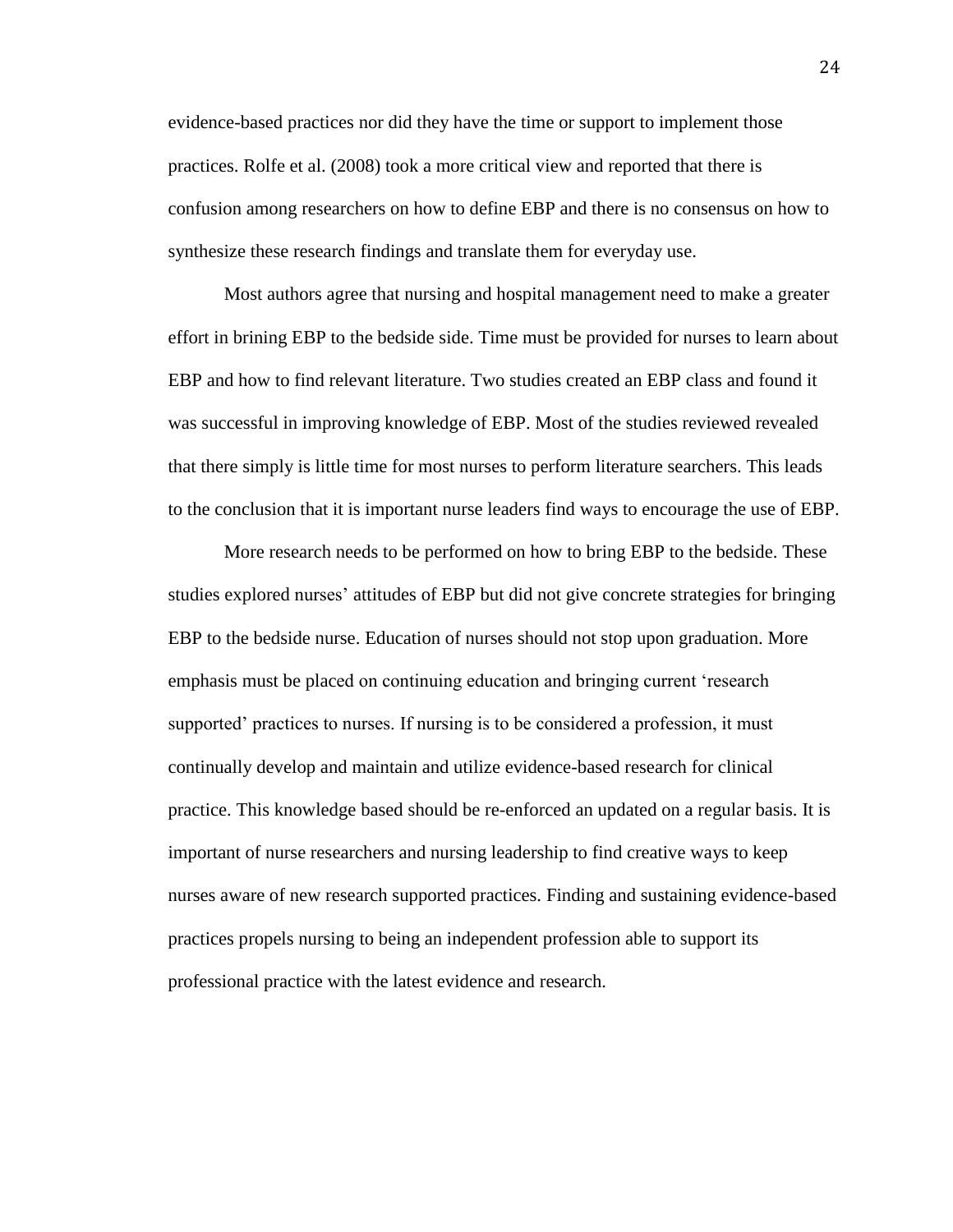## Chapter III

## *Methods and Procedures*

## *Introduction*

Despite an influx of literature supporting EBP use, the implementation of EBP remains elusive to practicing nurses. Barriers to the implementation have been identified. The EBP is the conscious use of evidence-supported data in practice. It's of paramount importance because it transforms nursing from an opinion-driven 'handed-down' set of skills to a scientific practice supported by the best available data. Significant efforts are being exerted to bring EBP to the bedside. However, there are several barriers that prevent the full utilization of EBP. It is important to understand what nurses know and how they believe about EBP and the factors that prevent its utilization. This chapter includes information about the population, sample and protection of human subjects, procedures, data measurement tools, and design of the study.

The purpose of this study is to examine nurses' perceptions of and barriers to the implementation of EBP. This study is a partial replication of Majid et al. (2011) study. *Research Questions*

The Research questions for this study are the following:

1.What are the perceptions of RNs related to implementation of Evidence-based practice?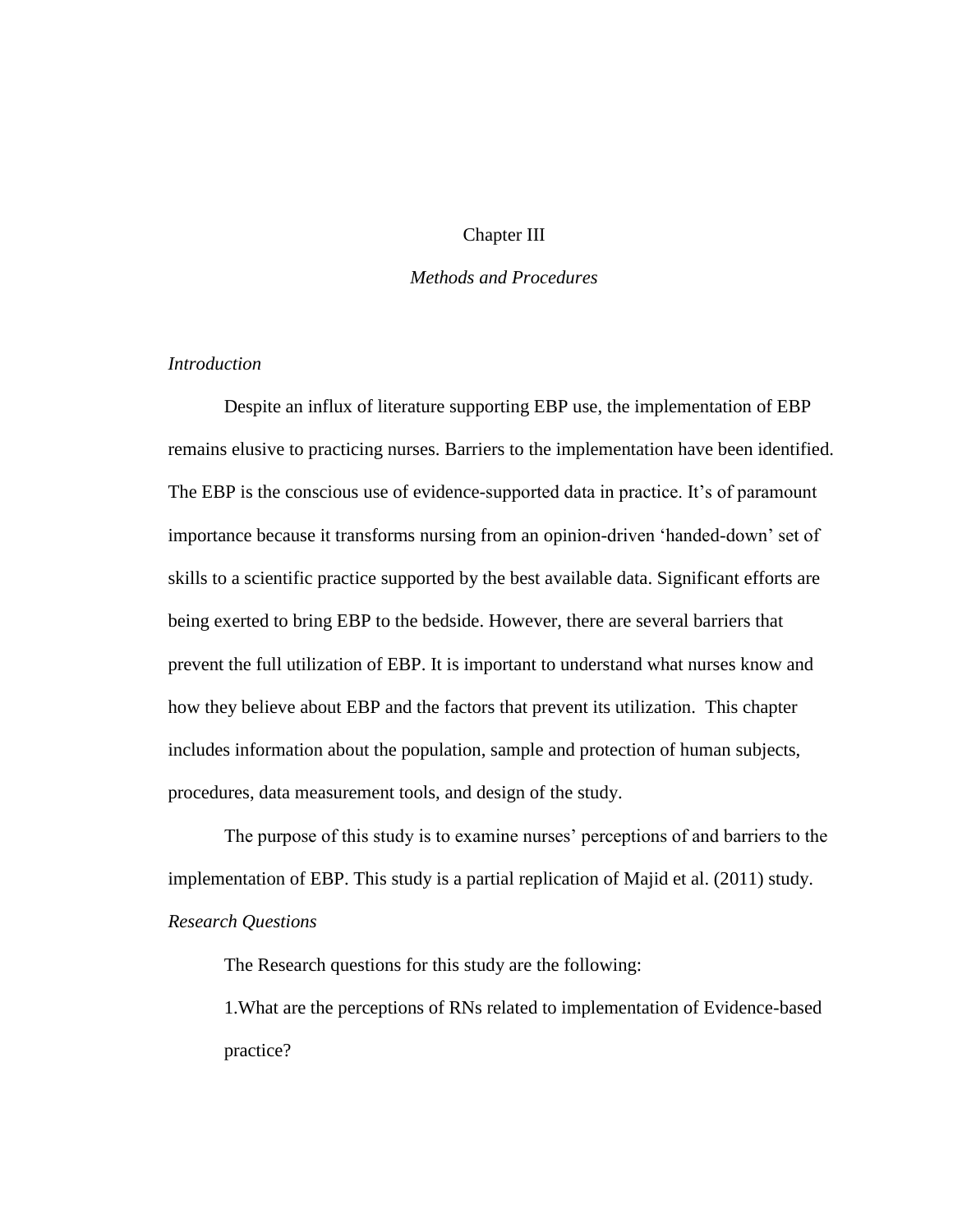# 2. What are the barriers to implementation of Evidenced-based practice? *Population, Setting and Setting*

The population of this study will include RNs employed in three academic hospitals in Indianapolis. The anticipated sample will consist of 100 nurses currently working full or part time in these three hospitals. Inclusion criteria will include all RNs who agree to participate, those who are employed full or part or full time, and those who are baccalaureate, or associate prepared bedside nurses. All RNs from the 3 academic hospital inpatients units will be invited to participate. Exclusion criteria for this study will be PRN nurses, nurses in leadership positions, nurses in administration and nurse educators.

Urban center academic hospitals have been chosen to recruit participants due to their relationship with an academic research university. It was hypothesized that nurses employed at these hospitals could be considered representative of the target population of nurses employed in academic hospitals. The representativeness is limited since the sample contains only Indiana nurses. Other academic hospitals throughout the country may have varying factors that affect attitudes toward implementation of EBP.

#### *Protection of Human Subjects*

The study will be submitted for approval to the Ball State University Institutional Review Board (IRB). The study will also be submitted to the Ethics Committee of IU Health Research for approval. All participants will receive a copy of the study information letter explaining the study and the name and phone number of the researcher if there are questions about the study or the questionnaire. The study information letter will explain subjects' rights and that participants may withdraw from the study at any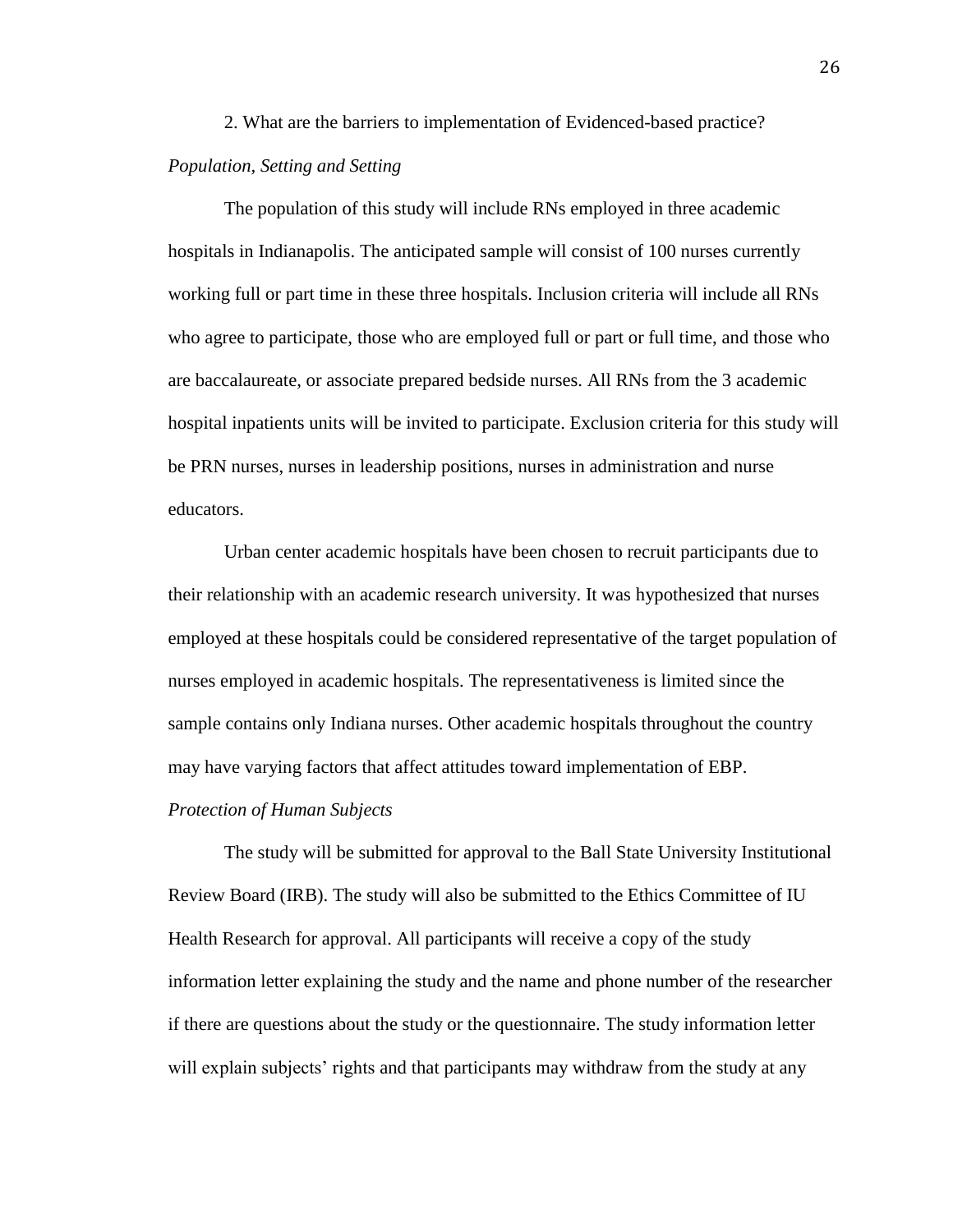time without any penalty from their institution supervisor or administrator. The participants will be informed that completion of the survey questionnaire will be acknowledgement of consent to participate in the study. The study is voluntary and the questionnaires are anonymous. The study will adhere to the ethical considerations of the participating institutions. At this time the researcher believes that are no perceptible risk have been identified through participation in this study. The researcher also believes that participation in this study may provide participants an opportunity to become more aware of their own attitudes and beliefs regarding Evidenced-based practice.

## *Procedures*

After receiving permission from the university and health system, the project will be introduced to upper level nursing management at each hospital for approval. Study exclusion and inclusion criteria will be presented to leadership and administration. Copies of the study questionnaire will be supplied to nurse managers of all the inpatient units in the three hospitals. All full-time and part-time RNs working during a 2-week data collection period will be invited to participate in the study. With the help of middle level management, the researcher will give participants full disclosure regarding the nature and purpose of study and the anonymity of their survey. The survey questionnaire will be handed to middle level managers who will distribute them to potential participants along with the cover letter and consent form and information on where to place the completed survey. A slotted, locked deposit box-only accessed by the researcher will be placed on each included floor of the hospitals for RN participants to place the completed survey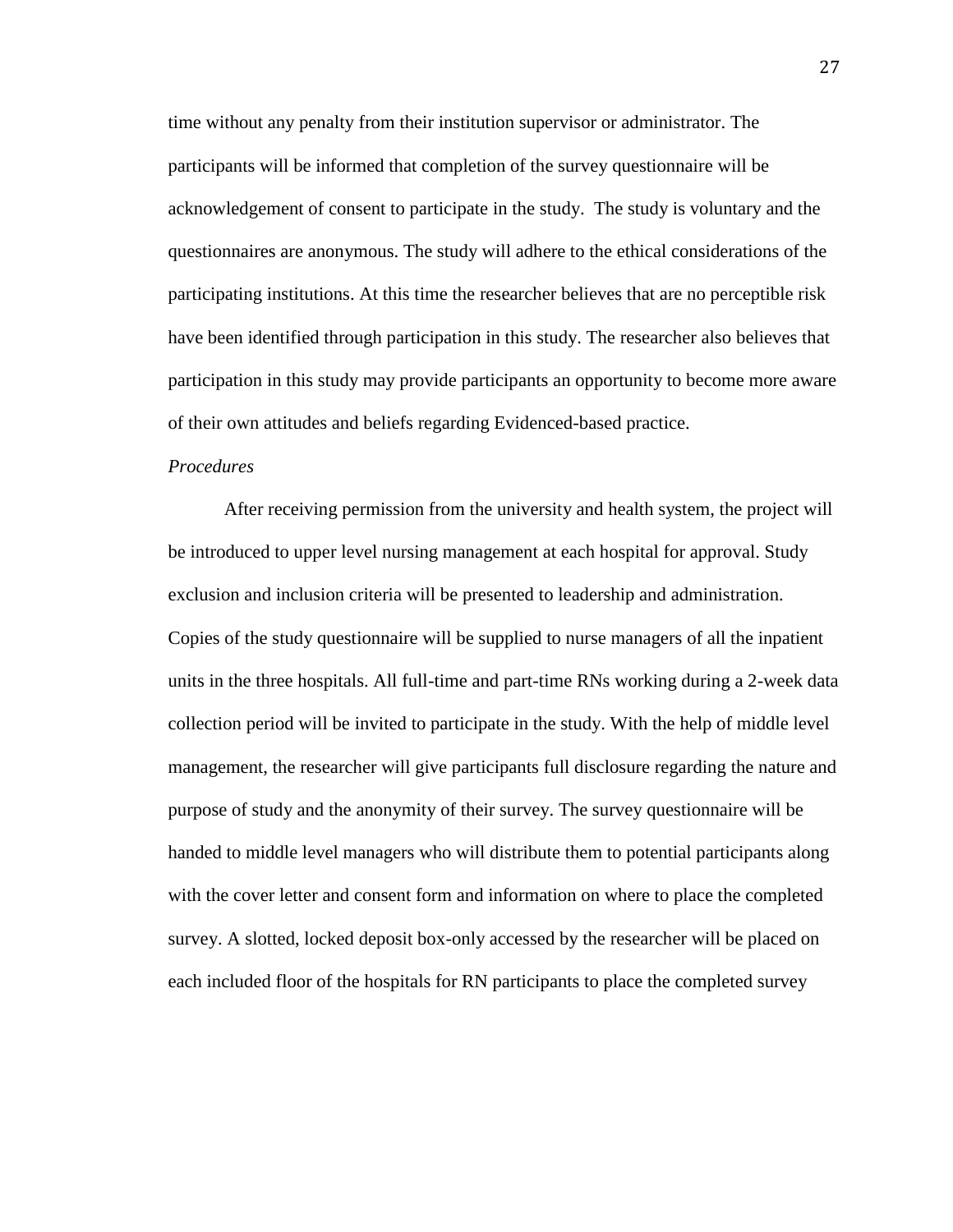#### *Research Design*

This study is a non-experimental, with correlational and predictive design. This study will describe the findings, examine the relationship between variables and predict the implementation of EBP.

#### *Instrumentation, Reliability and Validity*

The two instruments to be utilized for data collection for this study were adopted from the Majid et al. (2011) study. The Majid et al. (2011) study is divided into three sections. The first section collects demographic information. The second include nurses' beliefs and attitudes toward implementing EBP and identified barriers to its implementation. The third section focused on information sources that nurses may identify and use in their clinical practice. This current study will use the demographic characteristics section, beliefs and attitudes toward implementing EBP, and the barriers to implementation of EBP. The survey portion regarding frequency of different sources of information as identified by RNs will not be used in this study.

The questionnaire pattern that focuses on "Nurses' Beliefs and Attitudes toward EBP" section is constructed on a 5-point Likert scale that ranges from strongly agree (5) to strongly disagree (1). There are five statements in the beliefs scale. Scores could range between five and twenty-five. The second component in the questionnaire is "Barriers to Adopting EBP (Majid et al., 2011). Majid et al. (2011) identified nine barriers to which participants respond on a 5-point Likert scale that ranges from strongly agree (5) to strongly disagree as (1). Scores could range from 9 to 45.

The questionnaire to be adopted for this study from the Majid et al. (2011) study was reviewed by nursing managers, nurse researchers, RNs, and lecturers for content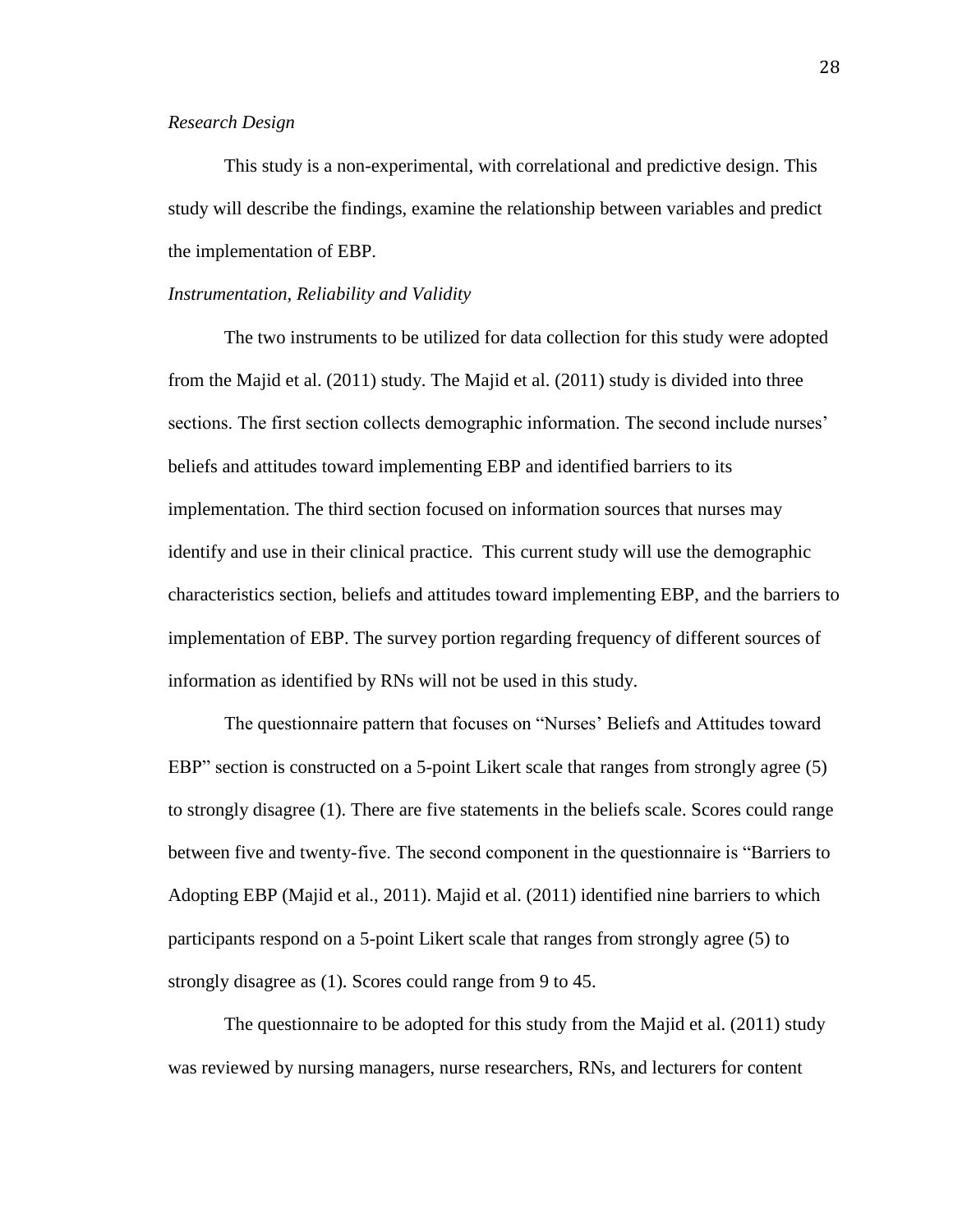validity from content experts. Additionally the authors reported pilot testing of questionnaire and further refinement of content was also incorporated. Cronbach's alpha was used to identify reliability of the questionnaire. Cronbach's alpha results revealed a range from 0.681 to 0.954 for the different subscale (Majid et al., 2011).

#### *Measures of Data Analysis*

Similar to Majid et al.'s Adopting Evidenced-Based Practice in Clinical Decision Making: Nurses' Perceptions, Knowledge and Barriers (2011), the demographic characteristics of the study will include information on professional education; job title description; length of clinical experience; specific work area; and training in EBP. Descriptive statistics will be obtained on these demographic variables such as means, standard deviations, medians, and modes. Also, descriptive statistics of analyses will be used to examine findings from the two variables of the study nurses' beliefs and attitudes toward EBP and barriers to adopting EBP. Correlation and multiple regression will be used to examine relationships among the variables and to predict attitudes and barriers to EBP.

## *Summary*

In this chapter, the methods and procedures to be used for this study are presented. The specific variables examined will be beliefs and attitudes toward and barriers to adopting EBP. A descriptive correlational study will be used with the anticipated sample of 100 registered nurses. Data will be collected with the use of the Majid et al. (2011) questionnaire. The study will attempt to validate previous findings while providing insight into what nurse leaders can do to mitigate the barriers that exist in implementing EBP. This is a replication of the Majid et al. (2011) study.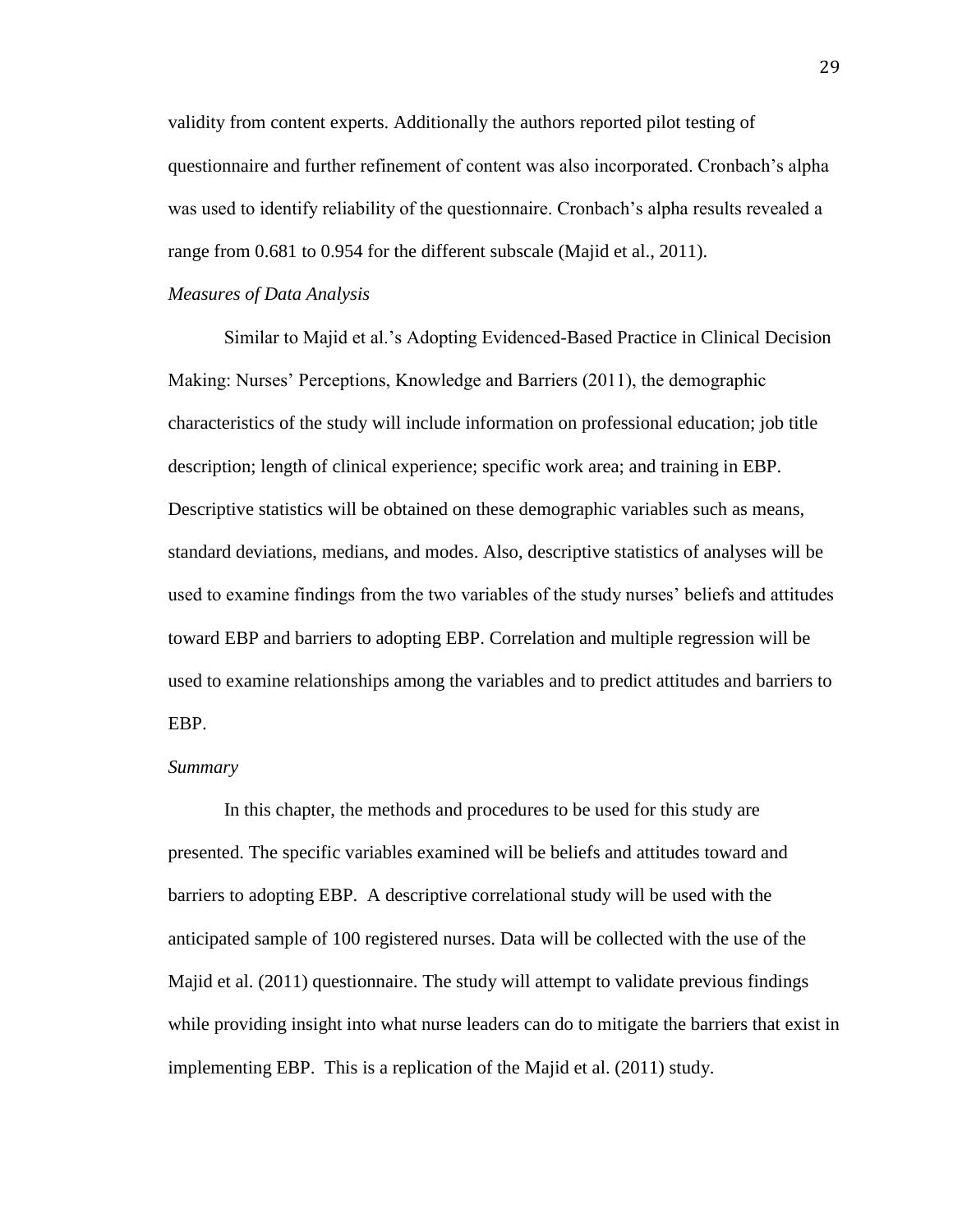#### References

- Adib-Hajbaghery, M. (2007). Factors facilitating and inhibiting evidence-based nursing in Iran. *Journal of Advanced Nursing, 58*(6), 566-575.
- Banning, M. (2004). Conceptions of evidence, evidence-based medicine, evidencedbased practice and their use in nursing; Independent nurse prescribers' views. *Journal of Clinical Nursing, 14*(4), 411-417.
- Benner, P. (1984). *From novice to expert: Excellence and power in clinical nursing practice.* Menlo Park, CA: Addison-Wesley Publishing Company.
- Benner, P., Tanner, C., & Chesla, C. (2009). *Expertise in nursing practice: Caring, clinical judgment, and ethics* (2nd ed.). New York, NY: Springer Publishing Company.
- Bostrom, A. M., Ehrenberg, A., Gustavsson, J. P., & Wallin, L. (2009). Registered nurses' application of evidence-based practice: A national survey. *Journal of Evaluation in Clinical Practice, 15*, 1159-1163.
- Haynes, R. B., Sackett, D. L., Scott, R. W., Rosenberg, W., & Langley, G. R. (1996). Evidence-based medicine: How to practice & teach EBM. *Canadian Medical Association Journal, 157*(6), 788.
- Johansson, B., Fogelberg-Dahm, M., & Wadensten, B. (2010). Evidence-based practice: The importance of education and leadership. *Journal of Nursing Management, 18*, 70-77.